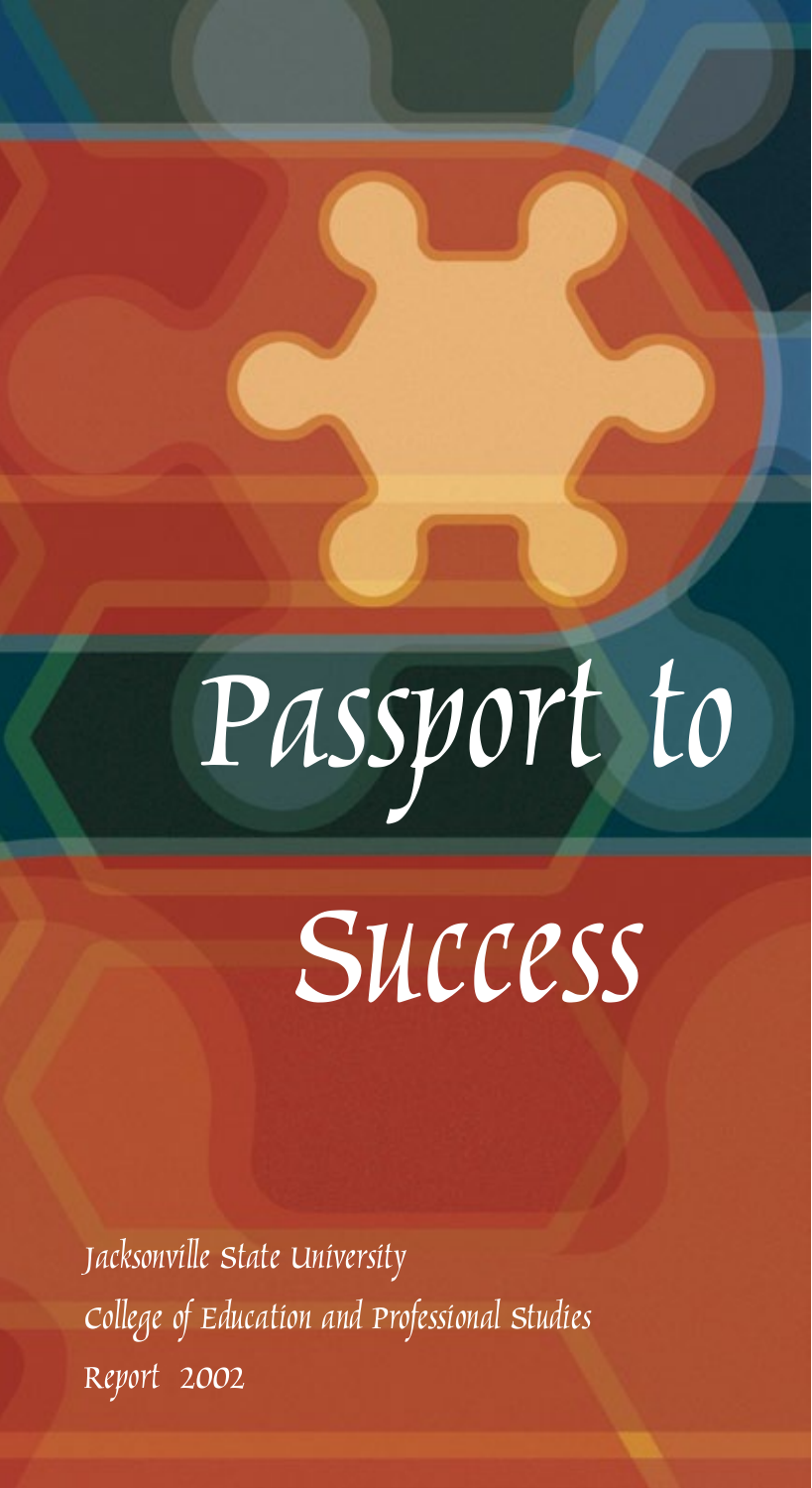Passport to Success



#### **Contents**

- 4… Dean's Message
- 5… On the Cover of…
- 6… Child Development Center
- 6… HPER Outreach
- 7… A Tradition of Leadership
- 8… Teacher Hall of Fame
- 8… Cultivating Recreation's Future
- 9… The Thornburgs
- 10…Awarded Grants
- 11… JSU Hosts ApSHADS
- 12…Pam Hill: The Will to Succeed
- 13…Dietetics, Food for Life
- 14… Pam Jumper, Recognized by JSU
- 14... Technology Fair
- 15…Twenty Years of Service Learning
- 16…Assistive Technology
- 16…Technology Education
- 17... Manufacturing Design Lab
- 18…Christy Hamilton, Reading Expert
- 18…Dr. Marvin Jenkins, Honored
- 19…Television Services: Revitalized
- 20…Student Teachers in Pilot Program
- 21…Two Communicators
- 22…ESTEEM

© 2002 Jacksonville State University Edited by Mike Zenanko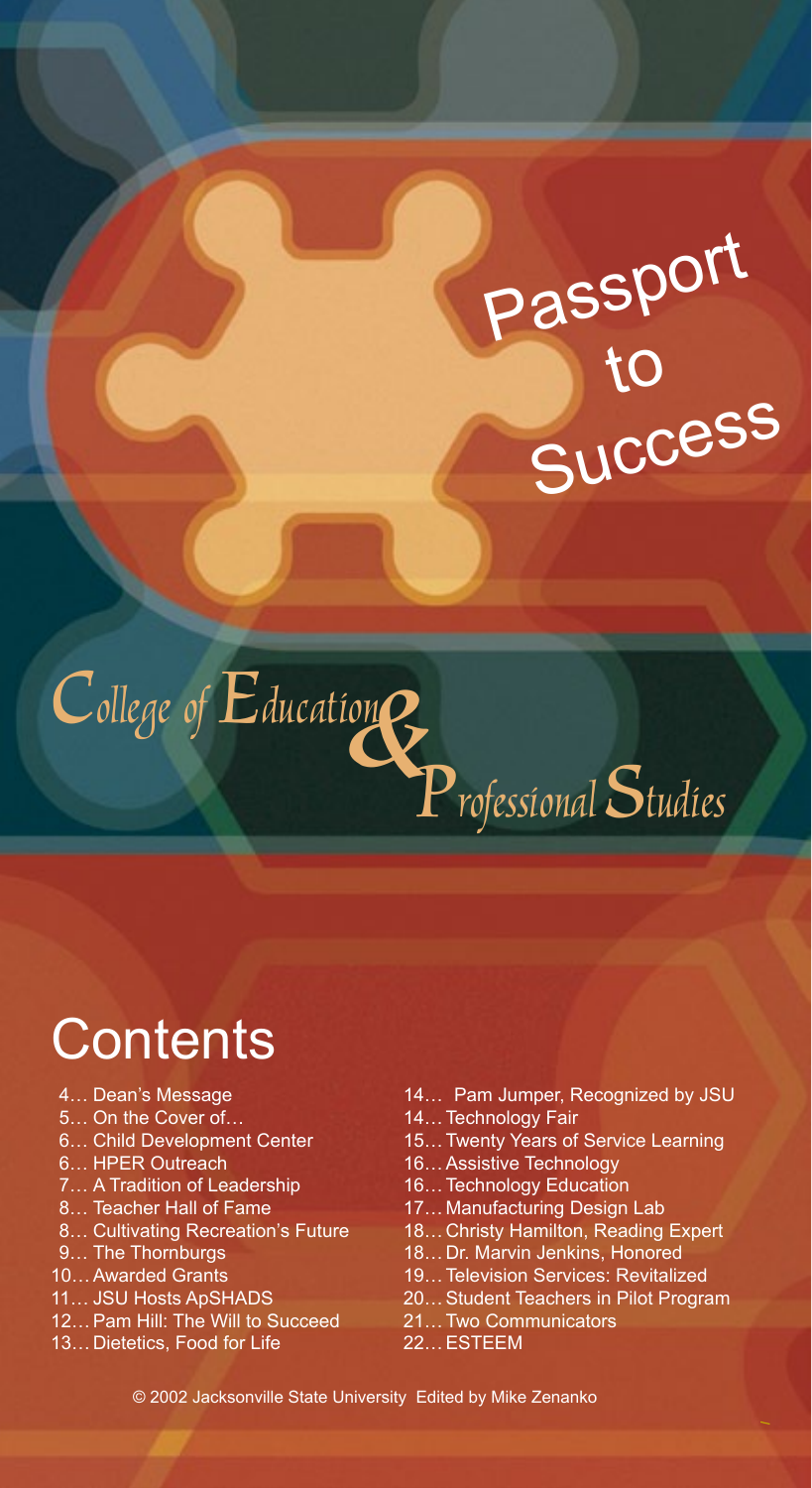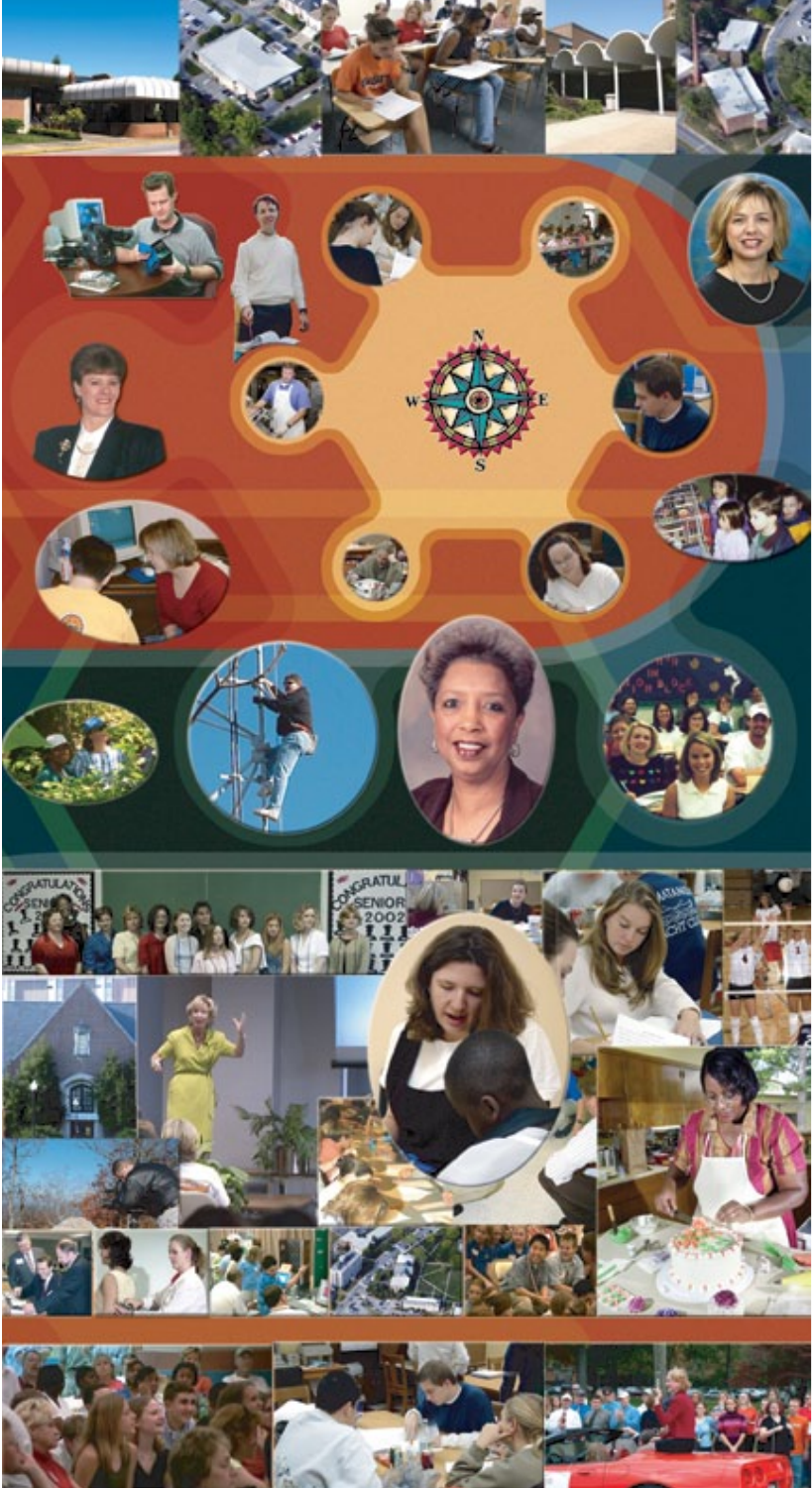## Dr. Sheila Anne Webb Dean and Professor College of Education and Professional Studies



assport to Success embodies the faculty and staff's finest aspiration for our graduates. The education and career preparation for students in the College of Education and Professional Studies at Jacksonville State University focus on the metaphor of the "Creative Decision-Maker." Through a combination of University-based programs and clinical experiences in contemporary business, industry, and educational settings, students are current in their fields and prepared for transitional experiences. On multiple measures of accountability and programmatic success, graduates consistently secure immediate and high employability in their fields, receive high employer satisfaction scores, and rank JSU's programs as outstanding.

 Departments in the College include: Communication; Curriculum and Instruction; Educational Resources; Family and Consumer Sciences; Health, Physical Education and Recreation; Instructional Services; Teacher Service Center; Technology and Engineering, and Television Services. Education programs in the College are the largest in Alabama, 13<sup>th</sup> largest in the south, and 40th largest in the nation. Each student-centered area functions on the themes of diversity, intellectual vitality, professional community, and technology.

 Enjoy the 2002 Report. Visit our campus or via our website,

Professional Studies

http://www.jsu.edu/depart/edprof.

College of Education

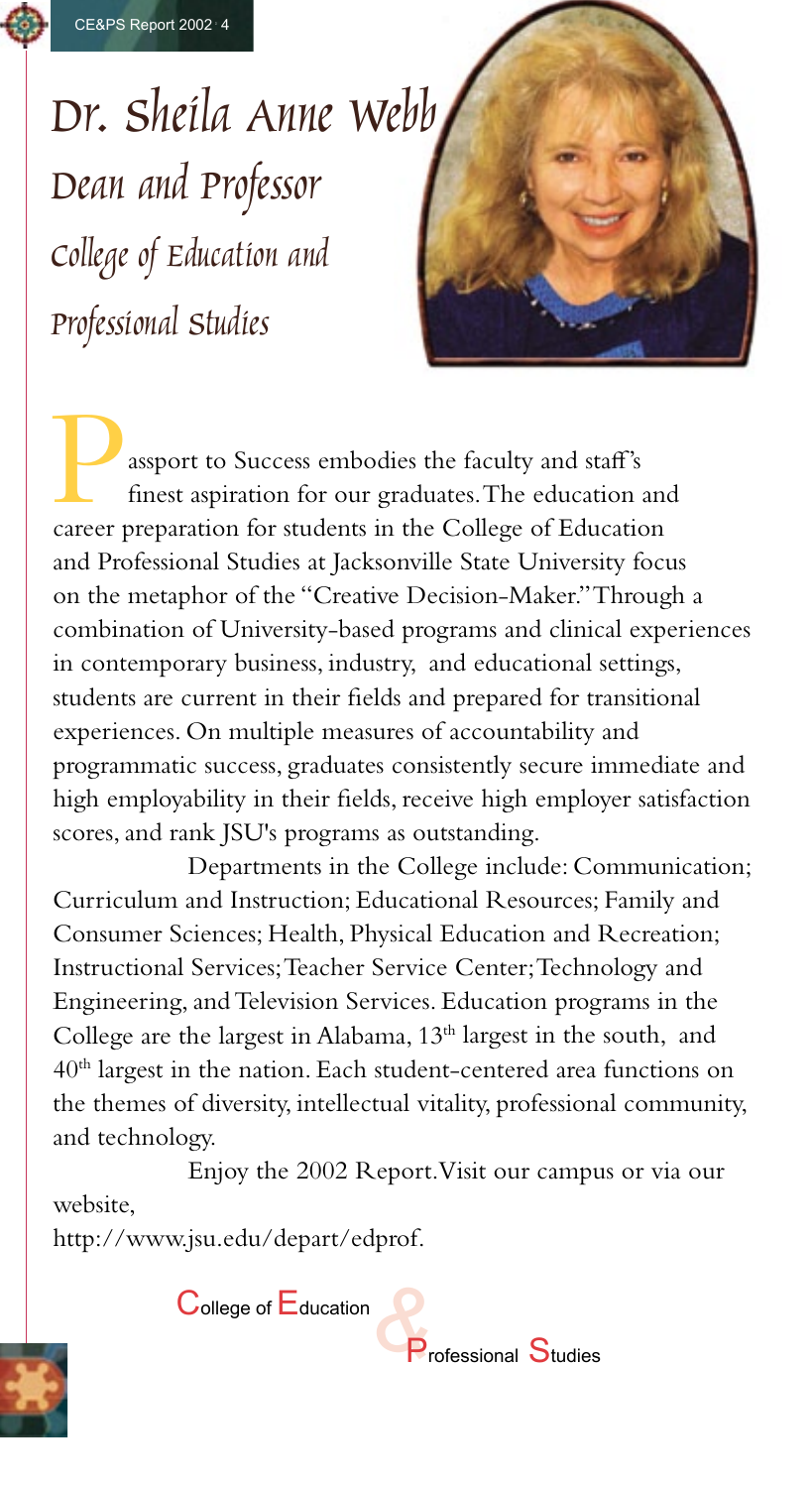#### On the Cover of…

r. Janell Wilson showcased Jacksonville State University as the guest editor of Education when the Summer 2002 issue was published. Colleagues nationwide congratulated Dr. Wilson on a successful journal. How did it happen? "You just sow your seeds and eventually

the harvest will come," said Dr. Wilson.

Dr. Wilson submitted an article to the journal Education on Distance Education that she coauthored with Dr. Charles E. Notar and Dr. Karol G. Ross. Jan found the response from the editor, Dr. Russell N. Cassel, overwhelming. He wrote her a flattering letter and praised the



timely nature of her work. Dr. Cassel followed up with a phone call and an offer. She could receive a plaque for an outstanding article, or she could be the guest editor and showcase the JSU Distance Education Program.

Dr. Wilson chose to be the guest editor. Education is a refereed journal printed quarterly. It is the oldest education journal published in the United States. As editor, Dr. Wilson had the honor of soliciting articles for this publication from her colleagues at Jacksonville State University. Along with Dr. Wilson, the journal showcased articles by Dr. Lawrence Beard, Dr. Kathleen Friery, Dr. Cynthia Harper,

Dr. Franklin L. King, Dr. J. Gordon Nelson, Dr. Charles E. Notar, Ms. Sherri Restauri, and Dr. Sheila Anne Webb. The issue contains six different articles from JSU and twelve photographs.

Dr. Wilson stated, "I found that being a guest editor was interesting, but there was great responsibility. Not only did I

> work to remind people of their publication deadlines, I found myself running around campus with my digital camera taking people's pictures. It was fun although it was not easy for me."

Dr. Wilson has been teaching in the College of Education and Professional Studies since 1999. She received her BS from Oklahoma State University, her MS from Wichita State

University, and her Ph.D. from Kansas State University. In 1977 she was selected for the All American Track and Field team and in 1993 she was chosen as the outstanding graduate at Kansas State University. She was also honored in 1994 by the Association of Teacher Educators with the Distinguished Dissertation Award in the College of Education. Dr. Wilson's grandmother was a teacher as were her two great aunts. Dr. Wilson honored this linage by wearing her mother's blouse and broach in her journal cover photograph.

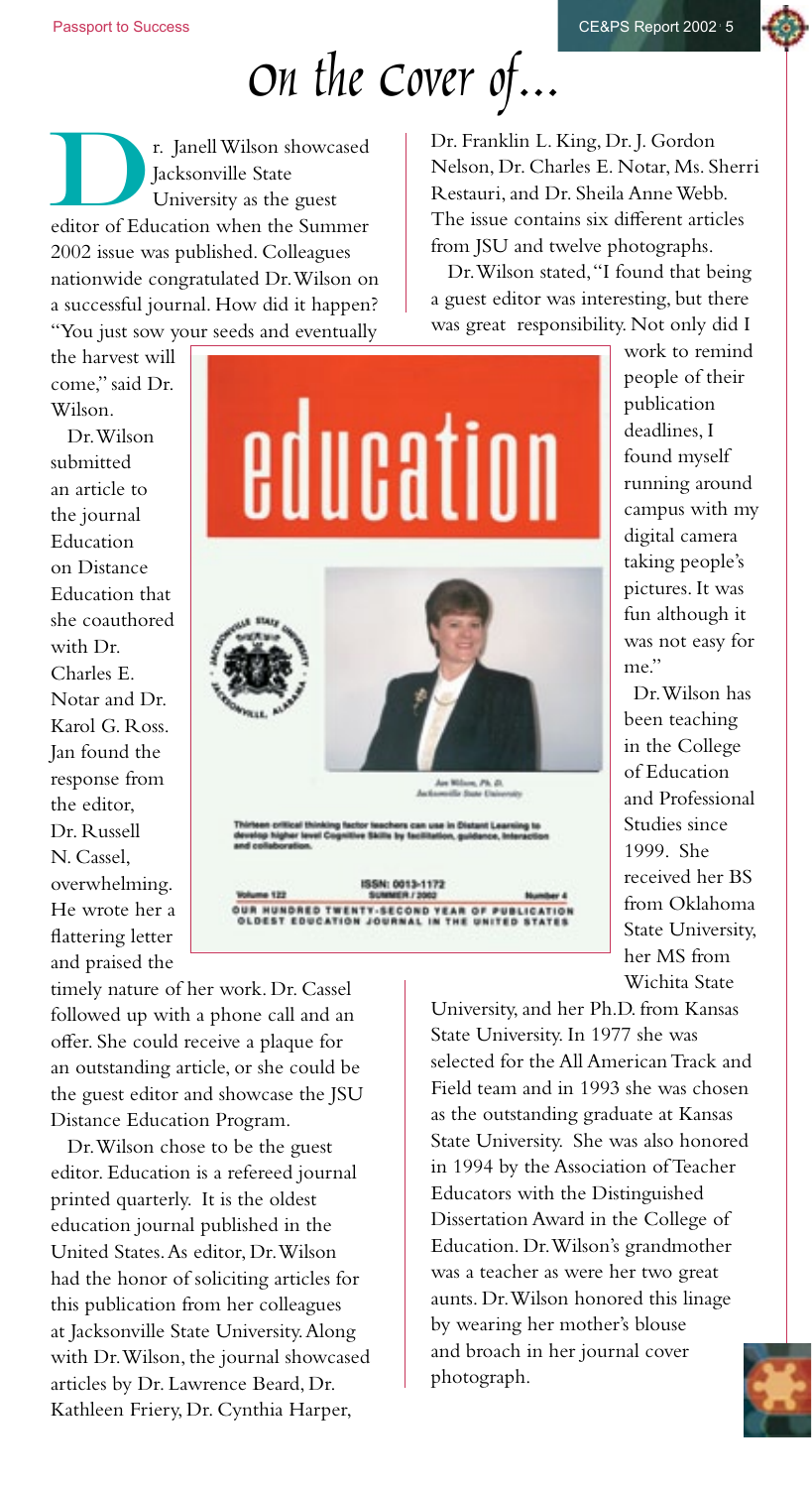#### Child Development Center at McClellan

he Child Development Center (CDC) at McClellan will open in 2003. Renovations to the building are almost complete. With a capacity of approximately 260 children, the Center will focus on a specialized market niche. Once operations are established, the Center will seek National Accreditation. In addition to faculty and staff, children will receive care from Jacksonville State University students pursuing degrees in Education, Physical Education, Nursing, Social Work, Business, Family and Consumer Sciences, and other areas. The building exterior and lobby are designed for adults, but the classrooms are designed in primary colors that attract children. There will be several learning centers including infant, pretoddler, toddler, pre-school, school age, and JSU rooms. The building also contains a multi-purpose room with a stage, two indoor activity rooms, a computer room, kitchen, nurse's station, faculty lounge, offices, and three playgrounds. The reception area houses an interior security system to prevent anyone from entering the facility



**Dr. Sheila Anne Webb and Mr. George Lord** without permission. A cross-disciplinary committee, appointed by the President, has directed the renovations and strategic plans for the Child Development Center. This committee will also serve as the search committee for CDC administrators. The Dean of the College of Education and Professional Studies will supervise the CDC Director.

CDC McClellan is an off-campus, full day facility. The on-campus Child Development Center, currently housed in Family and Consumer Sciences, will continue its outstanding morning program for four year olds.

#### HPER Outreach

The Wellness Testing Center is a service of the Department of Health, Physical Education, and Recreation (HPER). The most recent outreach program, the Gamecock Gallop 5K, was started in November of 2001 to promote fitness to the JSU and Jacksonville communities and as a fundraiser for the Department's HPER Student Club. The inaugural event drew 70 participants and was considered a

tremendous success. This year the second annual Gallop became a University-wide Faculty and Staff challenge sponsored by

President Meehan and thus named The President's Cup.

The third annual event will feature a one-mile fun run and be marketed to the local elementary and middle school systems to encourage them to adopt a healthier lifestyle. Also targeted for November of 2003 will be a challenge among the JSU student groups similar to the President's Cup for faculty and staff.

For more information on any of the various Wellness Center programs, please visit us at: http://www.jsu.edu/ depart/edprof/hper/wcenter/, or call (256) 782-5114.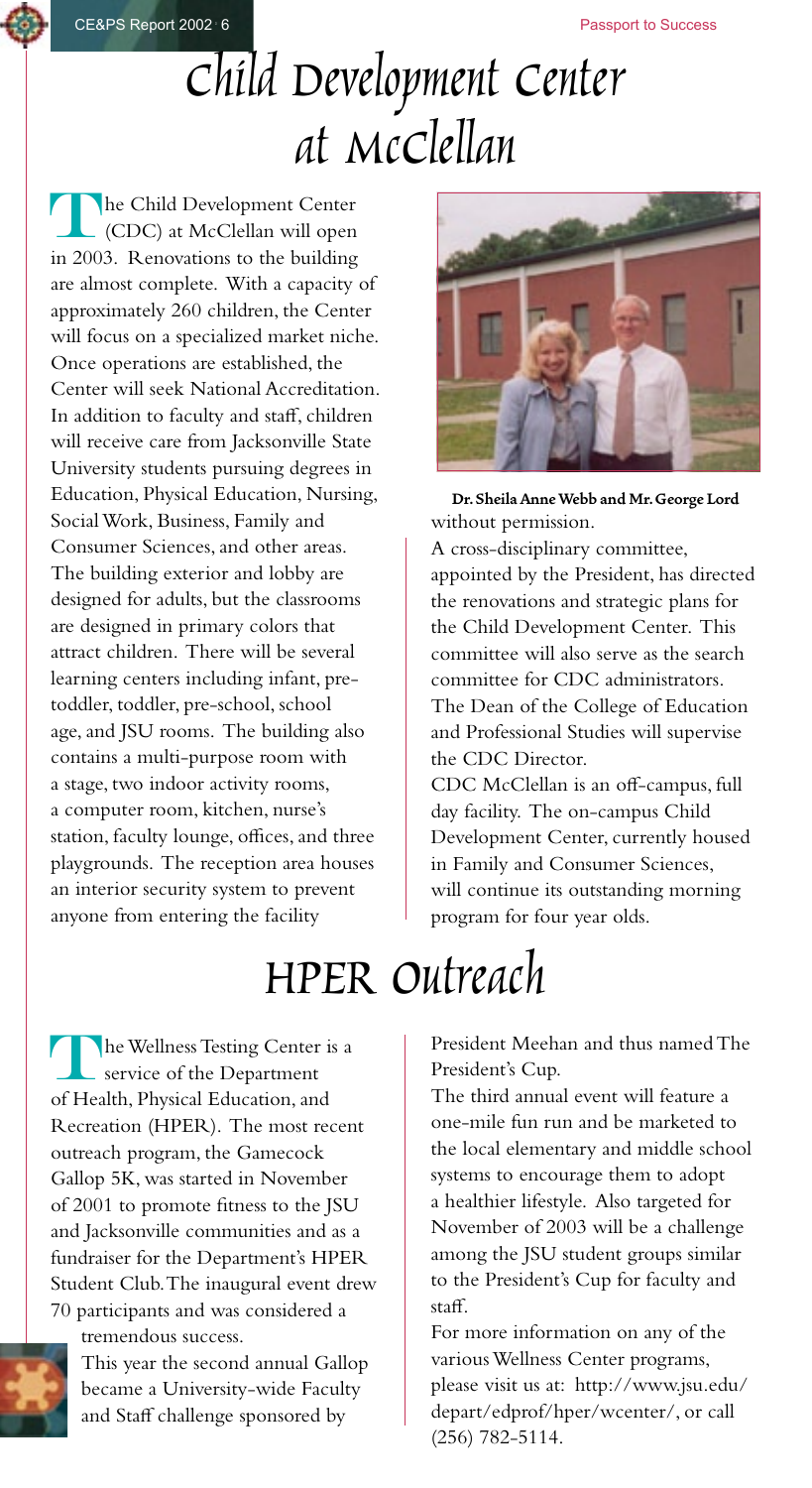# A Tradition of Leadership

andra Fox Sudduth is a leader, both in the city of Jacksonville and to the students at Jacksonville State University. Mrs. Sudduth attributes her leadership abilities to the integrity and courage exemplified by her parents, Theodore and Agnes Fox. Theodore Bert Fox was a soft-spoken, articulate teacher of vocational education in the Anniston City Schools. He lived in Jacksonville with his wife and four daughters. When Mr. Fox appeared before the Jacksonville City Council with a request, he developed a desire to run for a seat on the Council. His wife, Agnes, accepted her husband's bid for



elected office as a natural consequence of his involvement in the community. "After all," she said, "he had been talking about running for

**Theodore Bert Fox**

office for so long."

The 1960's were a time when racial strife and social change were prevalent across the nation. Theodore Bert Fox, the great-great grandson of a slave, made news when he was elected to public office. He was born and reared in a house that stood just off the town square in Jacksonville, and was elected to the Council in a city with only 7% black voters.

"The other members of the Council accepted me as a fellow councilman and this was what I wanted, " he once told a reporter. Fox ran unopposed in the council seat for the next three terms. The largest project undertaken by the Council during his tenure was the construction of the Jacksonville hospital. The Council also drew up plans for a community center.

Theodore and Agnes Fox sent all four of their daughters to college. The daughters collectively have earned eleven



**Sandra Fox Sudduth**

g r a d u a t e and under-graduate degrees. Mrs. Sudduth believes that her mother instilled in her children an essential sense of self-worth and a commitment to compassion and responsibility that has guided them throughout their lives.

As a councilman, Fox believed that he was obligated to serve all of the citizens of Jacksonville, and he passed this philo-sophy of elected office to his daughter, Sandra. After college, Mrs. Sudduth returned to Jacksonville, and, like her father, taught in the Anniston City Schools. She helped develop the counseling program for the Anniston City School System. During this time, Mrs. Sudduth also taught at Jacksonville State University as an adjunct instructor. In 1994, she accepted a full time position in Curriculum and Instruction at JSU.

Mrs. Sudduth's political career gained momentum when she was appointed to the Jacksonville City School Board. In 1990, Mrs. Sudduth filled the council seat vacated by her father, and since 1994, has continued as an elected Council member for nearly a decade.

The hospital project that began during Mr. Fox's term in office continued during Mrs. Sudduth's time on the Council. In 2000, the City Council sold Jacksonville Hospital and financed a new Jacksonville High School. This year, the Council completed the Jacksonville Community Center. The legacy of service commitment to the community that Theodore Bert Fox began continues through the dedicated work of his daughter, Sandra Fox Sudduth.



Passport to Success **CE&PS Report 2002 T**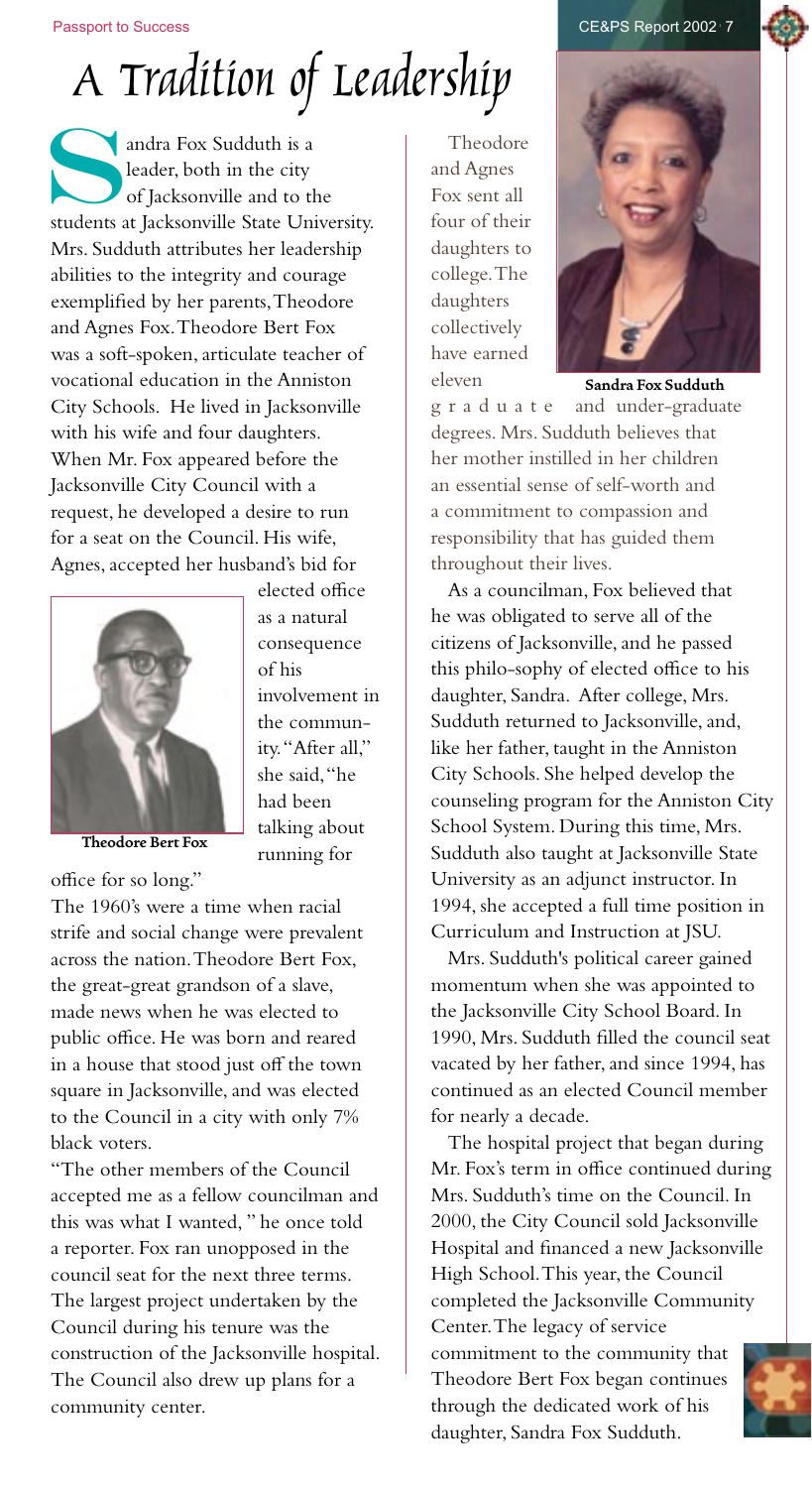# <sup>The President of JSU's</sup>  $\tau$ eacher Hall of Fame

I n 1969, Jacksonville State University initiated a Teacher Hall of Fam. This program honors and recognizes the classroom teachers of the public schools in the state of Alabama. Specific criteria are used to select nominees. Nominees must be currently teaching subject matter to students at least fifty percent of each school day. Degrees held, length of teaching experience, and current teaching assignments are also taken into consideration. No preference is given to nominees who may have attended Jacksonville State University. They must maintain exemplary standards of behavior and ethics, exhibit leadership, be enthusiastic concerning teaching, demonstrate competency in subject matter, work well with colleagues and administrators, and constantly seek to encourage, inspire, and motivate students toward greater accomplishments.

Each public school system in the state is asked to nominate one elementary, one middle-level, and one secondary teacher each year to be considered for

this award. School systems are urged to participate. Each school system determines the composition of the local selection committee, but JSU suggests that members of the community be represented. The three nominations from each local school system must be sent to the State Chairman by an established deadline. The President of Jacksonville State University appoints the State Chairperson. The current Chairperson is Dr. Kelly Ryan of Jacksonville State University. The Chairperson appoints a ten member Selection Committee which reviews all nominations and selects the top five finalists in each category. These five finalists are interviewed by the Selection Committee. The final selection is made by secret ballot vote. All finalists attend a Teacher Hall of Fame awards ceremony and banquet at JSU. The winner in each category is recognized and receives a certificate. Teachers who receive the Hall of Fame award are named on a plaque located in the lobby of the Houston Cole Library on campus.

#### Cultivating Recreation's Future

"We take our fun seriously", exclaims Dr. Jimmy Griffin, the new coordinator of JSU's academic program in Recreation Management. Dr. John Hammett, Department Head for the Health, Physical Education, and Recreation Department (HPER) laid down the charge for Dr. Griffin to "revamp the Recreation program, bringing it up to current national standards".

 Recreation is a legitimate profession marked by an identified need in society,

an expansive knowledge base, and a host of professional organizations for accountability, standards, and

certifications. One of the goals of the Recreation Management program is to move toward national accreditation within the next three years. Curriculum Development focusing on current trends in the field will likely offer three concentrations: Community Recreation, Camping and Outdoor Education, and Youth Development.

 Strengthening the roots of JSU's academic Recreation program prepares graduates for immediate employment in Local Parks, Recreation, and Leisure Service agencies. Graduates will be prepared to provide recreation programs to all age groups.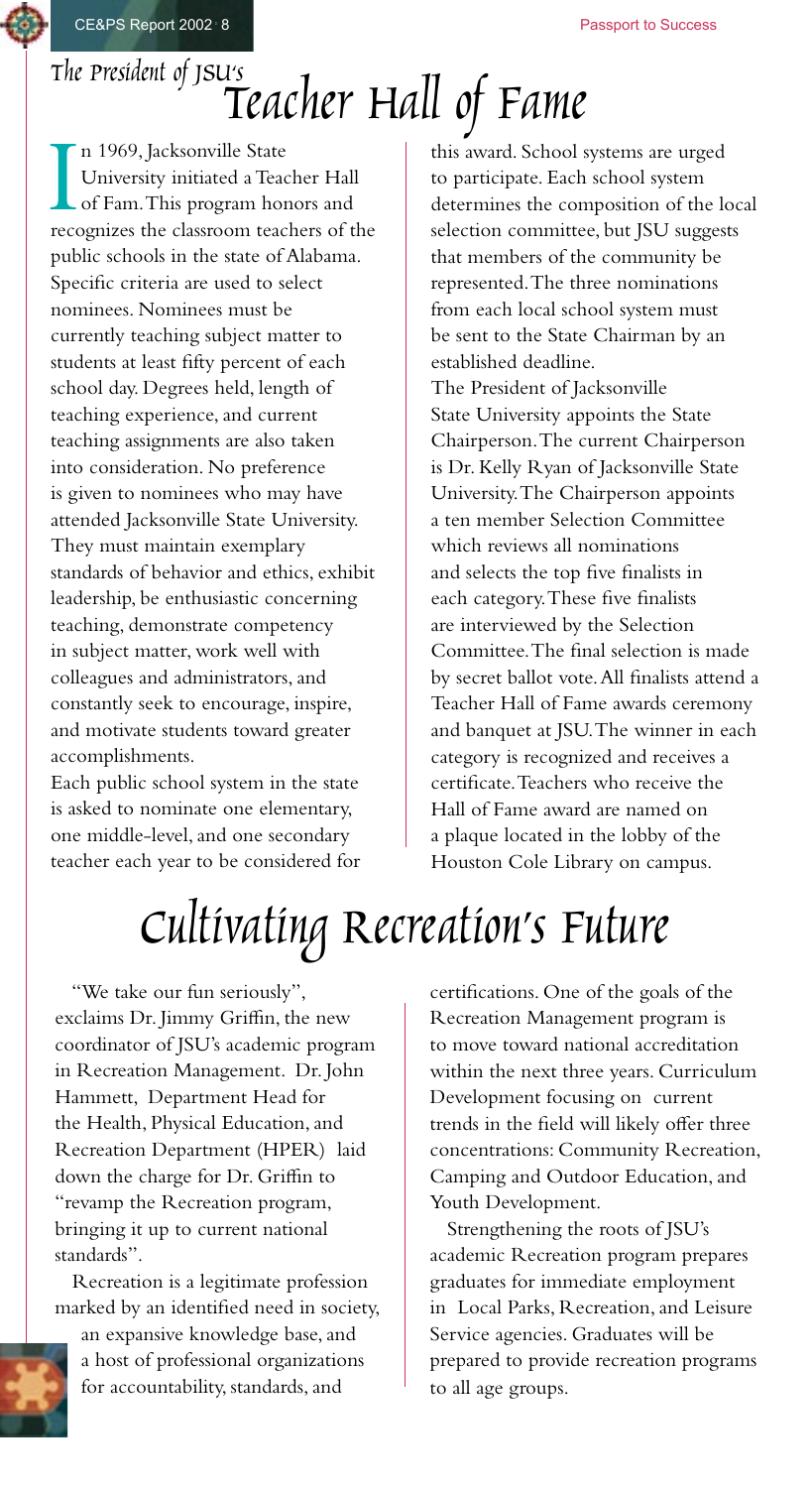Passport to Success **CE&PS Report 2002 9** 

# The Thornburgs

 $\int_S \bigcup$ <sup>is about family, and tradition.</sup> quality, and tradition.

That's what brought Dr. Roland Thornburg, Jr. home twenty years after receiving his B.S. and M.S. at JSU. Dr. Thornburg's mother and father, Dr. Roland and Dr. Charlotte, as they were affectionately known on campus, taught at JSU from 1962 until 1990.

"At home, we talked about teaching and education at breakfast, lunch, and dinner. Growing up, I spent much of my time at the Ramona Wood Hall where mom and dad had adjacent offices. While at JSU, dad served as Department Chair of Education, Dean of Education, Dean of the Graduate School, and Director of Student Teaching. Mom spent her time in the area of Curriculum and Instruction and served as Department Chair for Guidance and Counseling. They exemplified and instilled in me a passion for my faith, family values, and a love for JSU and the teaching profession."

Dr. Thornburg, Jr. received his doctorate at the University of Southern Mississippi in Physical Education. He accepted his first teaching position at Livingston University in the Physical Education Department in 1986. He also worked in Georgia where he coached, taught middle school Physical Education, and was an administrator at the elementary level for 8 years.



**Dr. A. Roland Thornburg, Senior**



**Dr. A. Roland Thornburg , Jr., wife Lori, and son Brett** 

In North Carolina, he taught School Administration in the School of Education at Gardner-Webb University. "I believe God has a plan, and He opened another door for me when I got a call from Dr. John Hammett in the HPER Department at JSU regarding a teaching position. I always wanted to teach at JSU, and after twenty years it became a reality. I definitely believe the experiences I've had over the last 20 years have prepared me for the position at JSU."

"I hope to instill in students the same passion for teaching that my mom and dad gave to me and to students they taught during their tenure at JSU. Whenever I'm in area schools, it is common for teachers or administrators to stop and share with me the impact mom or dad made on their lives while they were at JSU. I'm proud of the family atmosphere on campus, and of the tradition and quality of the teacher education program at JSU. It was a dream come true for me to come home and give back to the community, church, and school that had such an influence on my life."



**Dr. Charlotte Thornburg**

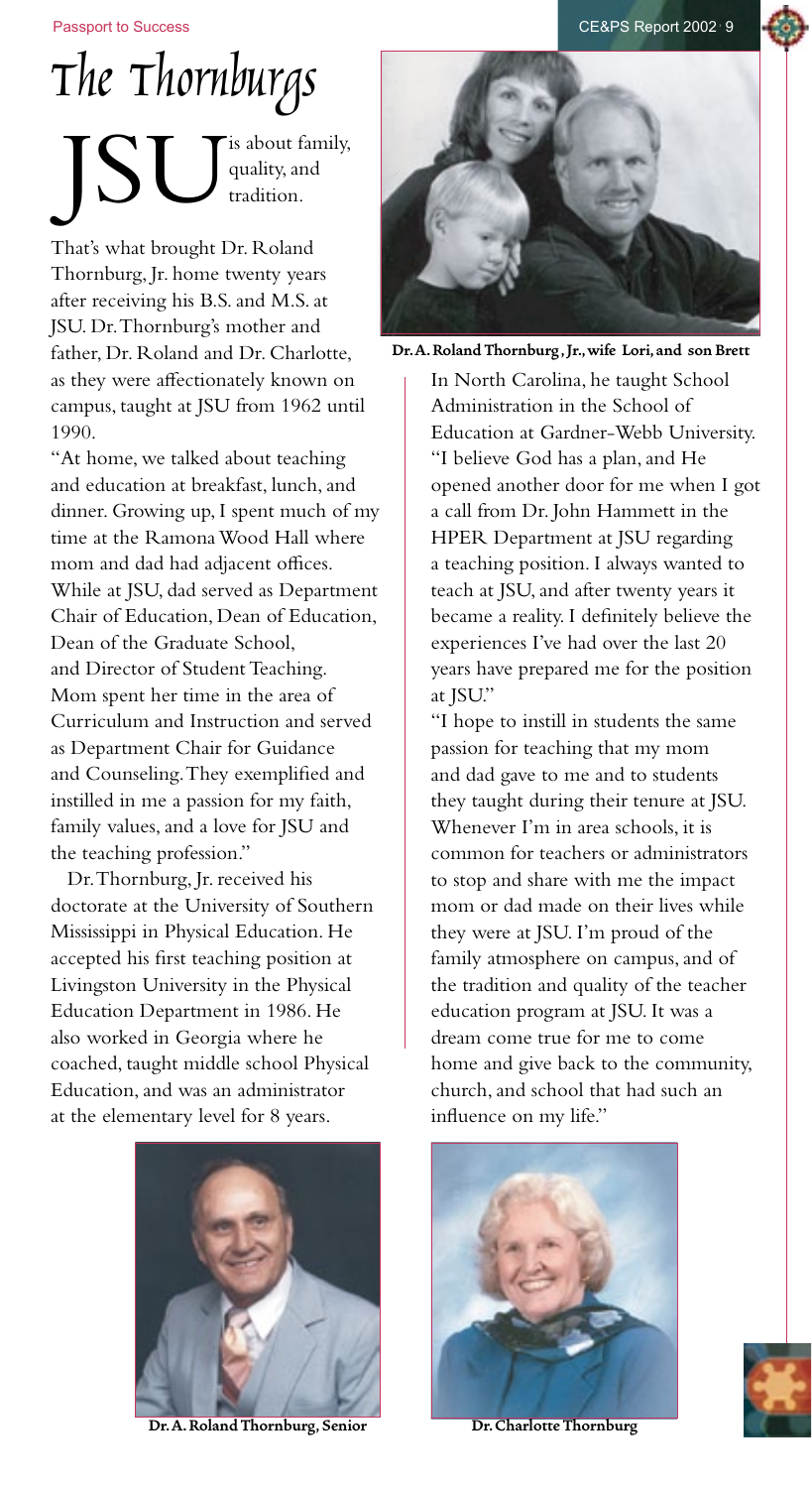# College of Education and Professional Studies Awarded Grants for 2001-2002 Year

**The Alabama Literacy Collaborative: Advanced Professional Development for Alabama Reading Initiative Reading Specialists**

The grant provides advanced professional development for reading specialists employed by the Alabama Reading Initiative's (ARI) Literacy Demonstration Sites (LDS). These efforts reflect the state's commitment to provide long-term, sustained, high-quality professional development to Alabama K-12 teachers of reading.

 Goals of the grant included:

- Building upon and improving the professional development provided to the 27 Reading Specialists employed in the JSU service region
- Strengthening the public school/higher education partnerships that serve as the foundation for ARI and are valued by JSU's Teacher Education Program
- Providing (indirectly through the ARI Reading Specialists) sustained high-quality professional development for Alabama K-12 teachers who work directly with the 27 Reading Specialists in the JSU service region
- Improving curriculum and instruction in the preservice and Class A Reading Specialists programs in the College of Education and Professional Studies at JSU
- Monthly professional development sessions for grant participants targeted struggling readers.

 Struggling readers were defined as children who cannot read text materials with sufficient comprehension to meet grade level demands for achievement. As part of the professional development provided in the grant, reading specialists identified struggling readers, including children from under-represented groups. Specialized instructional techniques and strategies were designed for dissemination to participants as a whole with the idea that information learned would be shared with teachers in the public schools. Dr. Cynthia Harper served as project directorand Dr.Carol Uline was project facilitator.

#### **Collaborative Teacher State Improvement Grant**

 The grant increases collaboration between special education programs, local education agencies, and parents of students with disabilities. Representatives from Anniston, Calhoun, Jacksonville,Oxford,and Piedmont School Systems participated in all grant activities. In addition to addressing parental awareness and needs of students with disabilities, specific courses in the Collaborative Teacher undergraduate and graduate programs were targeted as areas to receive attention from funding provided. Priority was given to legal, medical, and ethical issues and concerns.

 Program goals included:

- Review Collaborative Teacher Programs K-6 and 6-12
- Review current placement practices for students with disabilities ranging from the continuum of services to inclusion in the general education setting
- Review and consider parental responses to programming for students with disabilities through the Collaborative Teacher model
	- Identify additional practicum/internship placements for students seeking degrees in Collaborative Teacher K-6 and 6-12
	- Investigate various assistive technology used by students with disabilities Drs. Cynthia Harper and Patricia K. Lowry served as grant directors.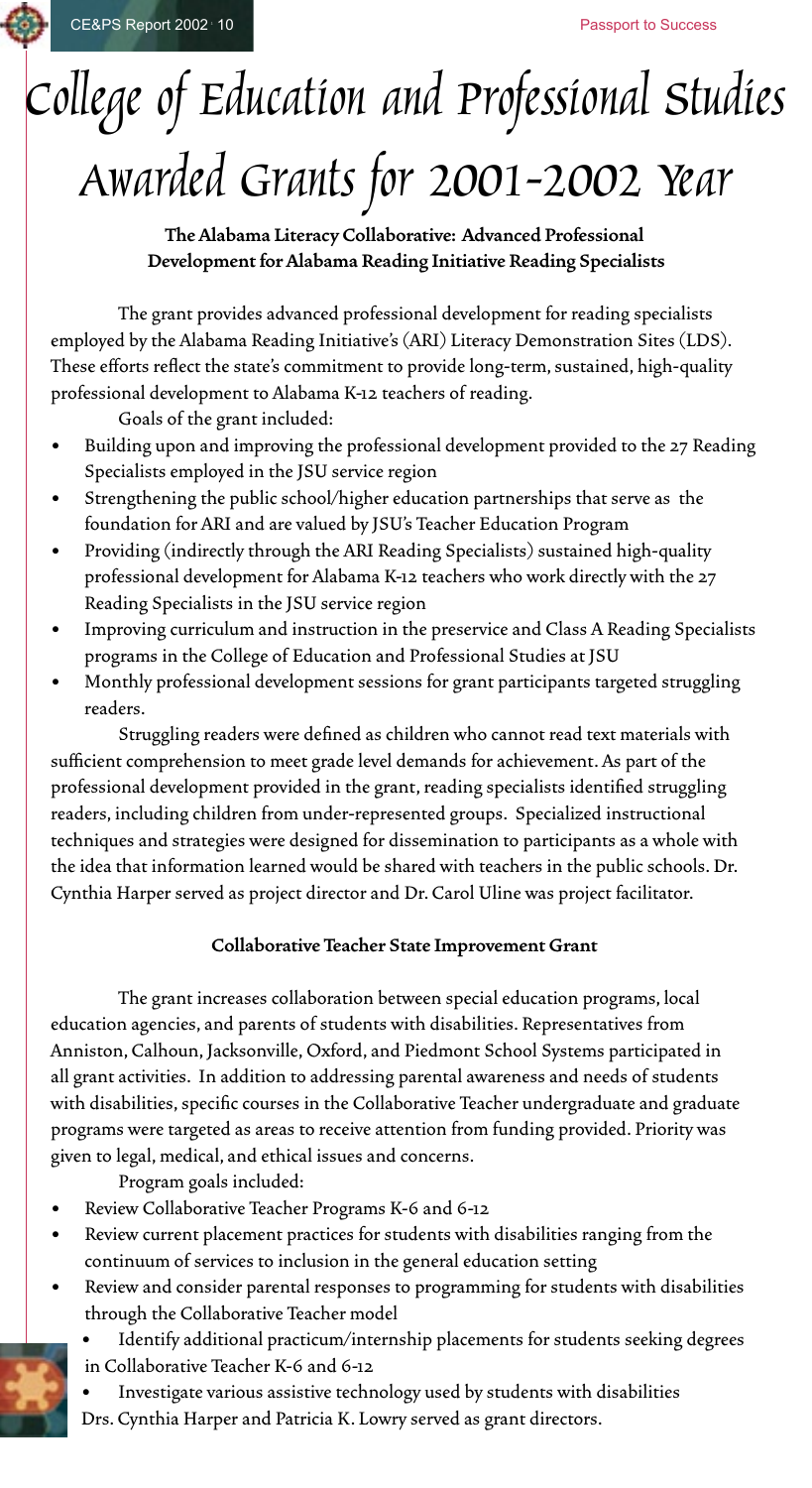#### JSU Hosts ApSADS



he Appalachian School of Alcohol and Other Drug Studies began as a dream of Dr. Kathleen Friery, Department Head of Educational Resources, and Mr. Ricky Naugher, Director of the Counseling and Career Services at JSU. For two years, Dr. Friery and Mr. Naughter worked on ideas for a school to be located at JSU to provide training for area counselors, social workers, nurses, pastors, teachers, and law enforcement officers in the area of addictions. "There is a tremendous need for current information to be provided for professionals in the areas of prevention and treatment," states Dr. Friery. After many area counselors requested a school of this nature to be offered at JSU, the First Annual Appalachian School of Alcohol and Other Drug Studies began in July 2001, with the Second Annual conference held in July 2002.

Participants came from Alabama, Georgia, Kentucky, Louisiana, Tennessee, Mississippi, and Florida to attend the conferences. A few of the core courses offered included Psychopharmacology for Counselors, Spirituality and Recovery, and Reality Therapy. The

faculty and keynote speakers have been outstanding.. Many have authored numerous books and continue to be in demand as speakers at conferences across the nation.

ApSADS has been an outstanding success. This is in part due to ApSADS collaborative effort with the State Department of Education, Vocational Rehabilitation Services, JSU, and state and private organizations. The school offers participants college credit. Mr. Naugher noted, "We needed a conference that would provide intense training in a specific area. Participants have been highly complementary of this structure."

June  $24<sup>th</sup>$  – June  $27<sup>th</sup>$  of  $2003$ , JSU will host the Third Annual ApSADS Conference. Three additional courses are planned for this year including the Assessment of Addictions, Reality Therapy in a Group Setting, and Domestic Violence. Now is the time to begin planning to attend the Third Annual Appalachian School of Alcohol and Other Drug Studies Conference. Interested participants should visit the website, http://www.apsads.org, or contact Dr. Kathleen Friery or Mr. Ricky Naugher.



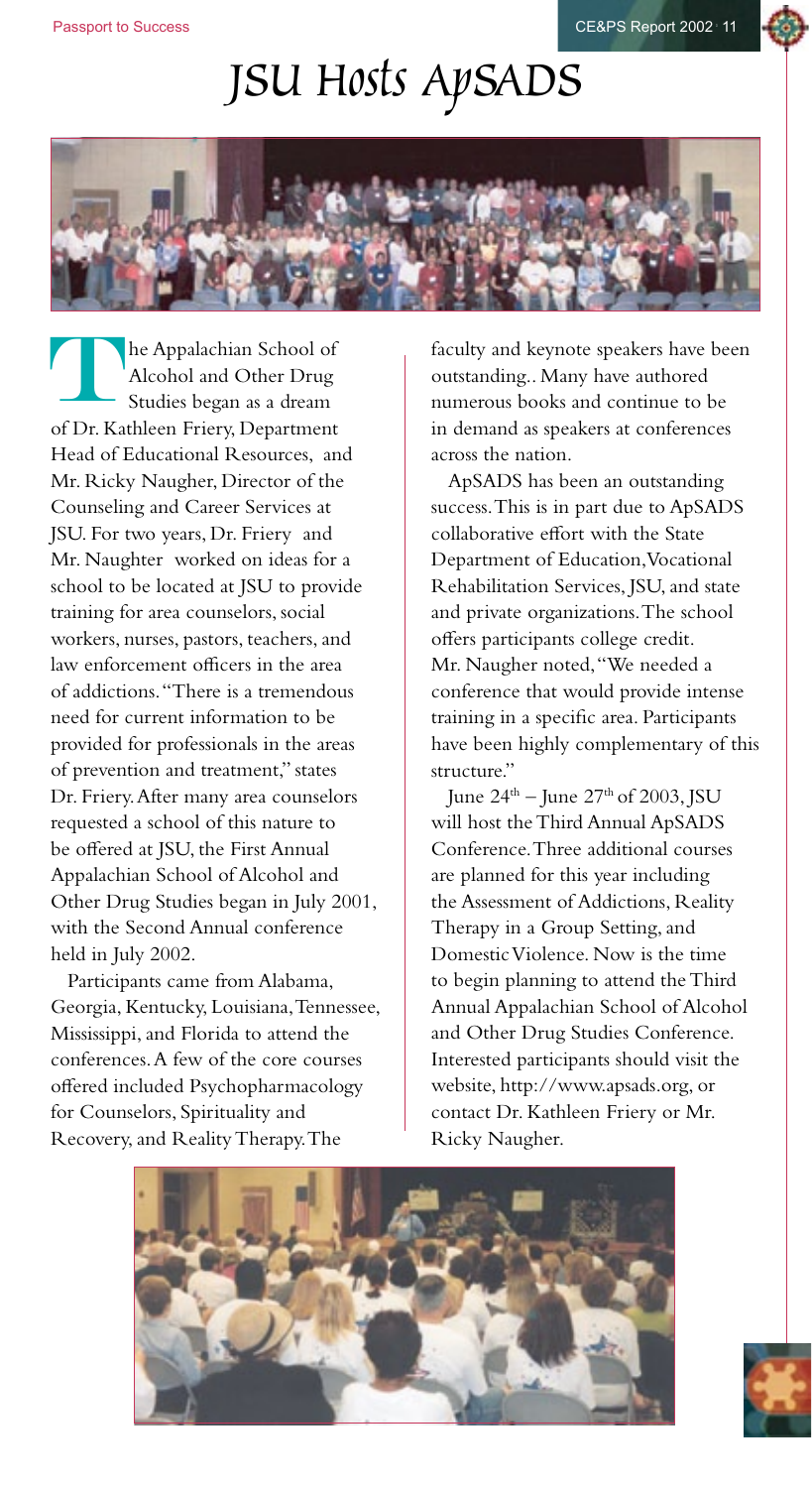#### Pam Hill: The Will to Succeed

bout four years ago, Pam<br>
Hill's doctor warned that<br>
if shecontinued to work<br>
inductrial is he do wisht has been the Hill's doctor warned that industrial jobs she might lose her ability to hear. At the time, she was a single parent supporting three children by working at an area plant. Ms. Hill's vocational rehabilitation counselor offered a solution: go to college. The Weaver resident was skeptical. A teenage pregnancy and a bout of mononucleosis derailed Ms. Hill's high school graduation. Still, she had come back and proven herself, earning her GED (General Educational Development certificate) six months before the rest of her high school class graduated. At age 30, Ms. Hill enrolled at Jacksonville State University as a Communication major with a concentration in New Media. Concerned that her hearing loss would affect the accuracy of her work in print journalism, she opted for new media. Now, three and a half years later, her goal is almost complete. December 2002, she earned a Bachelor of Arts degree.

"Every semester, I was ready to quit," Ms. Hill said. But her family — her children, her mother and stepfather, her father and stepmother — wouldn't let her.

Her mother even took Ms. Hill and her children in while she worked on her degree. Ms. Hill and her daughter, Cassie, took a video learning course, American history, together. Because the

"I got an A and she got a B," Ms. Hill said. "She was mad." But she described the 17-year old Cassie as "brilliant."



Cassie finished high school in three **Pam Hill**years and is now a freshman at the University of Alabama, with a double major in philosophy and anthropology. Fifteen-year-old Michael is "the man in my life," Ms. Hill said. He checks on his two sisters and their boyfriends. Ashleigh, at 14, is Ms. Hill's youngest and plays three instruments in the band — the flute, piccolo, and oboe. All three children are in honor societies. Ms. Hill holds up her own grades as an example to them. "If I can do it, so can you."

Graduating this December was important to Ms. Hill — she wants her father to see her walk on Dec. 14, since she couldn't do so at her high school graduation. Stricken with a rare blood disease, her dad is in failing health. Until now, Ms. Hill was afraid that he wouldn't live to see her graduate. It was for that reason that Ms. Hill asked for and received permission to do a required internship early.

"Where there's a will, there's a way," said Ms. Hill.

tape did not have closed captioning, Hill would make her daughter watch it over and over with

her so she wouldn't miss anything.



This article was originally published by the Jacksonville News in the "Town and Gown" column written by Dr. William A. Meehan.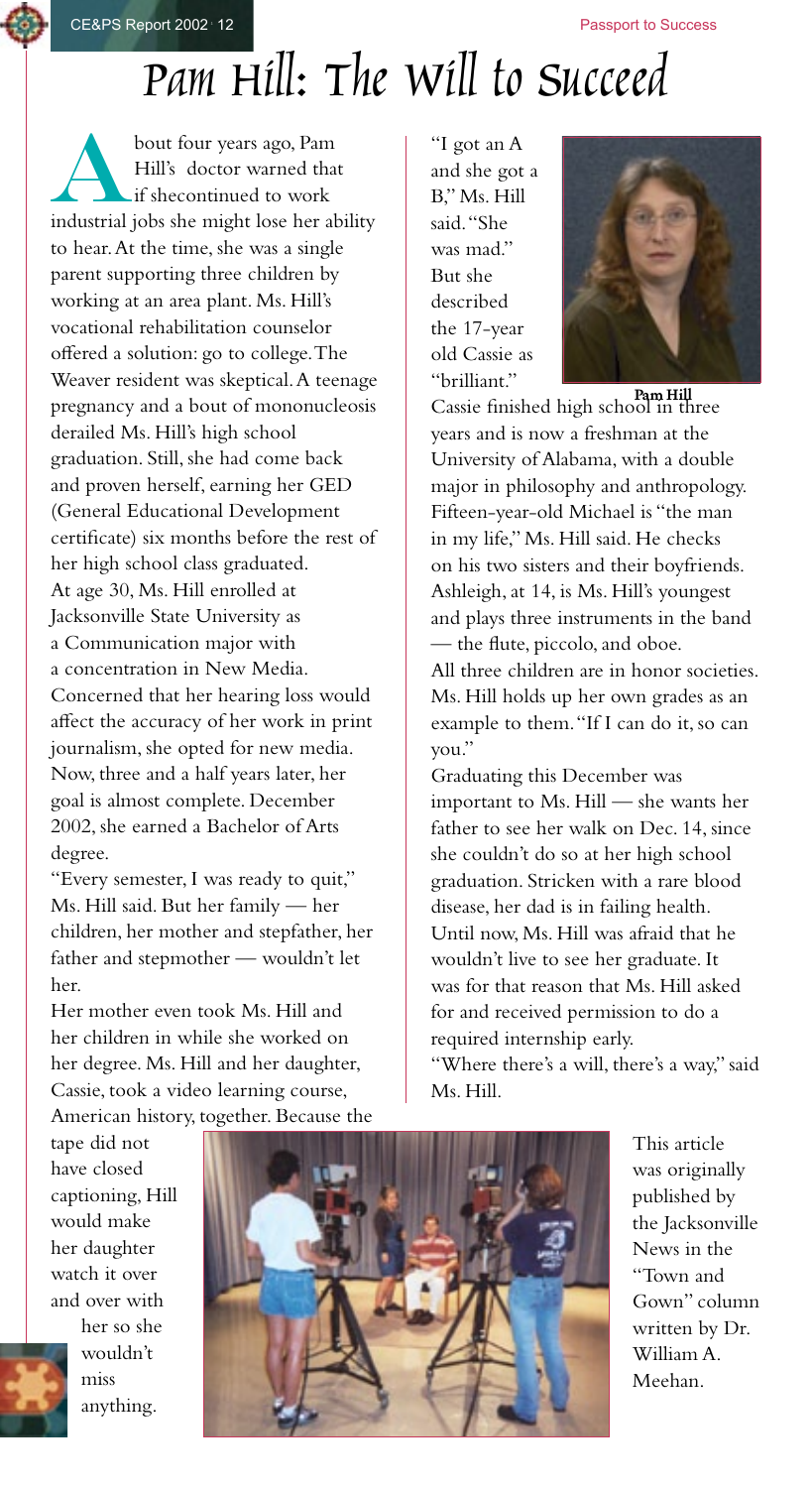### DIETETICS, Food for life

he Department of Family and Consumer Sciences offers a Didactic Program in Dietetics providing students an opportunity to complete academic requirements to become registered dietitians. The program has enjoyed accreditation by The Commission on Accreditation for Dietetics Education (CADE) of The American Dietetics Association. Accreditation is based on program quality standards for curriculum, instruction, facilities, and available resources, meeting standards set forth by CADE.

The mission of the Didactic Program in Dietetics provides students with the knowledge, skills, standards, and ethical awareness necessary for entering approved, supervised, fieldbased programs and for productive and satisfying careers in the areas of dietetics, nutrition, and food services. Exciting career opportunities for registered dietitians include clinical and administrative positions in health care, community health, school nutrition programs, industry, and institutional foodservice operations. During the past ten years, more than one hundred students have completed the requirements of the didactic program earning a B.S. degree in Family and Consumer Sciences. The program is proud of the number of graduates who are accepted into graduate school and internships across the country. Dietitians are involved in health care, community health, school nutrition programs, education, private practice, industry, professional sports consultation, commercial food service operations, military food service, and other areas. Also, several graduates of the JSU Didactic Program in Dietetics are employed in the Northeast Alabama region, which provides students opportunities for applied learning experiences in the field. Additional



information on the dietetics program may be obtained by accessing the JSU Department of Family and Consumer Sciences website at http://www.jsu. edu/depart/edprof/fcs.





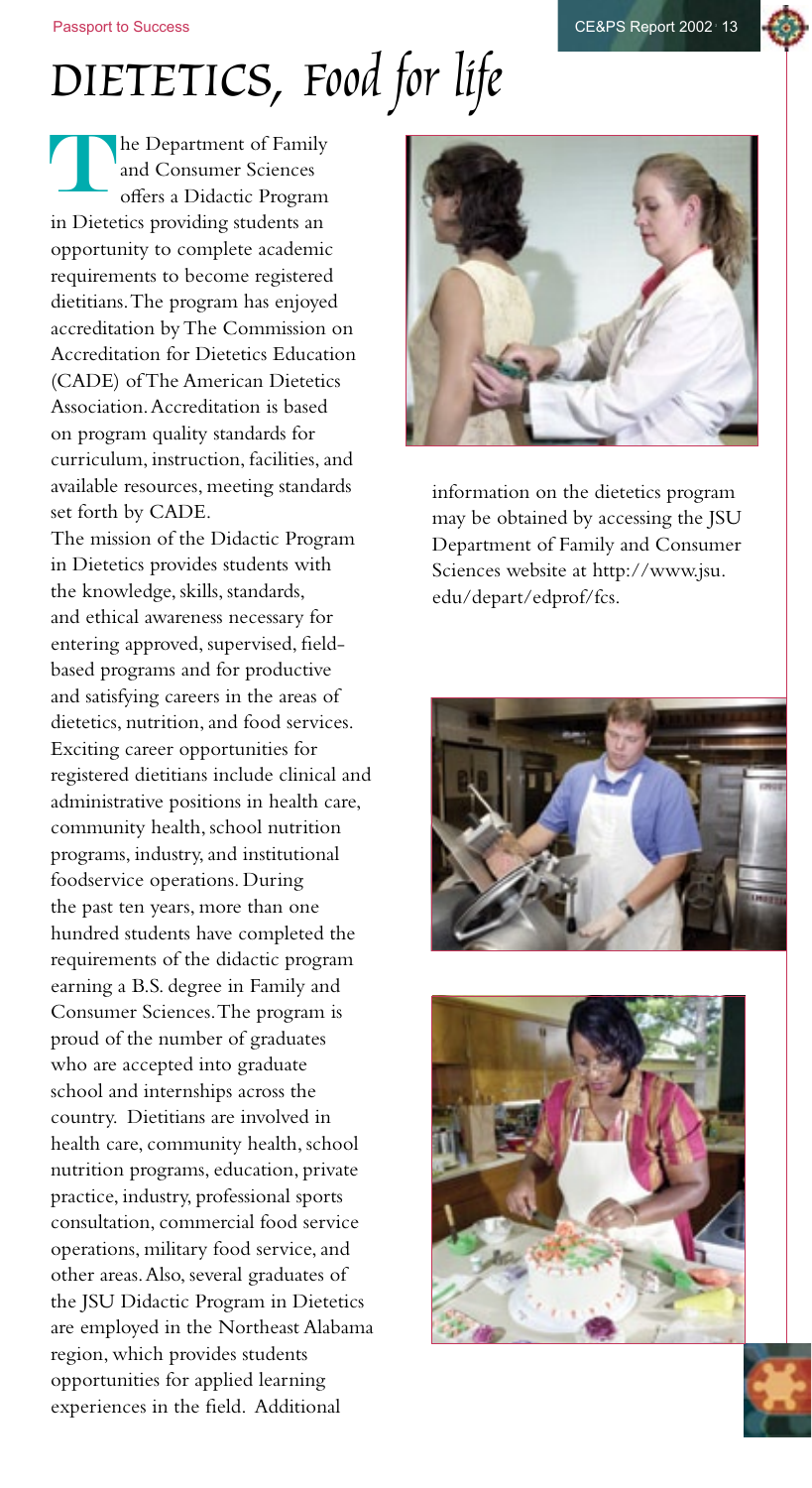#### Pam Jumper, Recognized by JSU

am Jumper is the department secretary for Curriculum and Instruction (C&I) in the College of Education and Professional Studies. She is also the JSU employee of the month for October 2002. All sixteen of the full-time faculty of Curriculum & Instruction wrote letters in praise and support of Mrs. Jumper's nomination. They also organized a surprise breakfast to announce her award.

Mrs. Jumper has worked in Curriculum & Instruction since 1998. She has also worked in the Dean's office of the College of Education and Professional Studies. As the Curriculum & Instruction department secretary, Mrs. Jumper helps with the programs of Early Childhood, Elementary, and Special Education and over one thousand students.

Mrs. Jumper is also appreciated by those outside her department. As Deb Bearden, Certification Specialist, said, "Pam is an asset to the entire College. She is always available to faculty, staff, and students and is willing to help in any way she can." Mrs. Jumper, a lifelong resident of Piedmont, married her high school sweetheart, James Jumper. They have



two sons, four year-old Tanner and six year-old Logan. With two young children time is often at a premium, but in whatever spare time she can manage, Mrs. Jumper enjoys reading, shopping, canoeing, snow skiing, and other family activities.

Mrs. Jumper looks forward to a long and enjoyable future at JSU in Curriculum & Instruction. Her willingness to help, enthusiastic attitude, and congenial disposition make her a significant resource to Curriculum & Instruction, the College, and Jacksonville State University. Mrs. Jumper is truly an employee worthy of recognition.

# Technology Fair

For the past several years, the Department of Technology and Engineering has hosted the Central East/North East Regional Technology Fair for the Alabama Council for Technology in Education (ACTE). The fair is designed as a student showcase for children

spanning grades 3 through 12. Nine different competition categories

are judged with winners advancing to state competition. Gold, silver, and bronze medals are presented to winners in an awards ceremony at the end of the day. From a modest beginning of around eighty students in 1998, the fair has more than tripled with over two hundred and fifty students participating in the 2002 fair.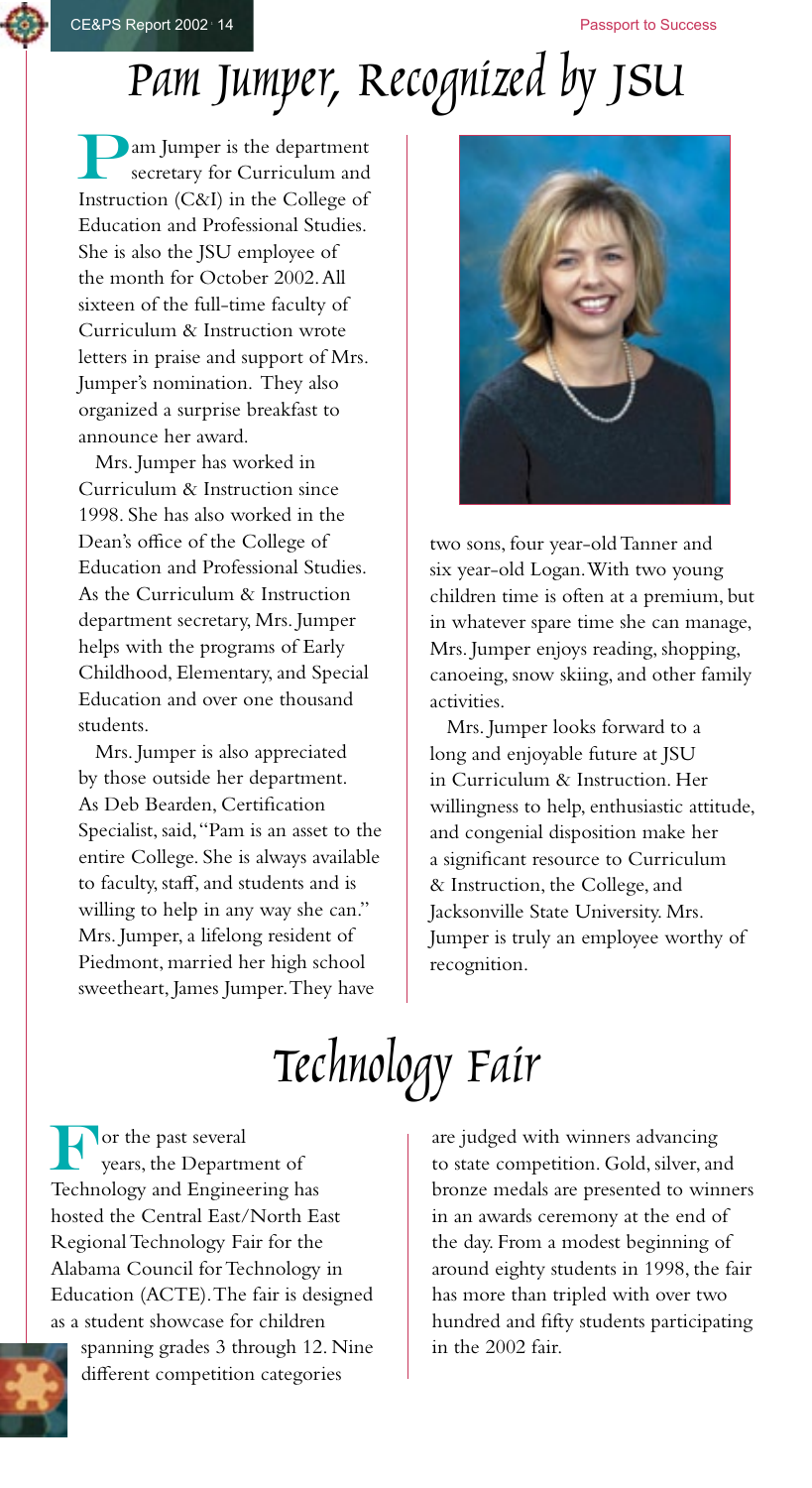Passport to Success **CE&PS Report 2002 is a participate of the CE&PS Report 2002 15** 

# Twenty Years of Service Learning

the Teaching/<br>Learning Central<br>(T/LC) is an Learning Center (T/LC) is an on campus, after school, one–to– one tutorial site. The T/LC was established in 1982 by Dr. Elsie Wright to provide the students (preservice teachers) in the College of Education and Professional Studies a practicum working with children in a highly supervised tutoring program. Before the T/LC, it was common that the only time prospective teachers actually worked with children was during student

teaching, which usually occurred during the last semester of the senior year. In 1982, the Alabama State Department of Education (SDE) increased the number of preservice hours required for teacher certification. The SDE instituted new technology guidelines in 2002 for teacher preparation programs. Some of the requirements are met through the tutoring practicum.

The T/ LC practicum received the 1987 Innovation in Education Award given by the Southeastern Regional Association. Nationally, this program was



recognized by the American Association of State Colleges and Universities with the Christa McAuliffe Showcase for Excellence Award in 1988. The T/LC was recently cited in the book Tutor Quest, a 2002 publication of Phi Delta Kappa Education Foundation written by Edward E. Gordon. In the book Mike Zenanko, the Coordinator of the T/LC, says, "The tutoring program provides future teachers experience that



helps them recognize the importance of reaching the individual learner." The 2002-2003 school year marks the 20<sup>th</sup> year of the tutoring program. The practicum has provided the setting for 9,925 JSU students to contribute 95,661 hours of free tutoring to 5,630 area students in grades 1-12. Over the years, students from 56 area schools in grades K-12 have participated and

> benefited from the work of the tutors. The T/LC has been called the "Center for Two Learners", since both the local school students and JSU preservice teachers make significant academic and

personal progress. Many JSU graduates look back on the practicum as a basis for their teaching paradigm. Local legislators have proclaimed this to be one of the community's greatest

"natural resources" and community outreaches. The tutoring practicum is a valuable public service of this College to the community and an equally valuable practicum for preservice teachers.

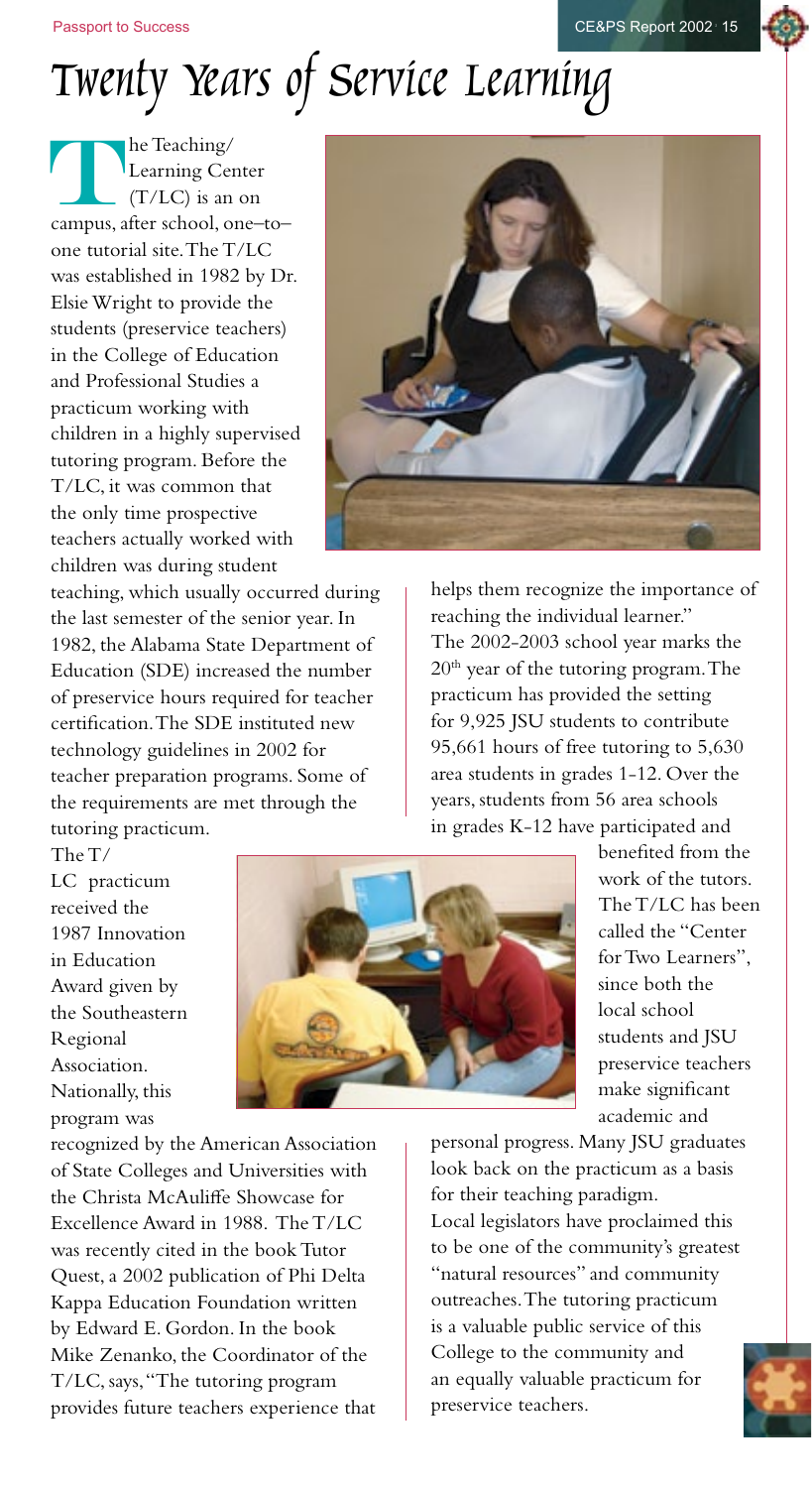#### Passport to Success

## Assistive Technology at JSU

hrough funding of the State Improvement Grant, JSU has been able to help improve public school education in the region. One of these improvements included the training of JSU personnel in the area of assistive technology (AT) for students with disabilities.

Dr. Larry Beard, along with 28 other professionals from seven states, attended a weeklong training session in New Orleans. This training included sessions on selecting and developing AT for all individuals, but focused on school-aged students with physical, sensory, and learning disabilities and the use of both high-tech (electronic) and low-tech (over-the-counter, more cost effective) devices. Particular attention was given to a multi-disciplinary assessment process and to the philosophy that any device used should adapt to the individual needs of the student.

Special Education students at JSU will use state of the art techniques by incorporating the emerging field of AT. Dr. Beard is one of only two university professors in the state of Alabama to earn a certificate in AT through California State University-Northridge. This AT training not only permits JSU to introduce both preservice and inservice teachers to a specific area in the

expanding field of special education, but also strengthens the assistive technology component in the special education curriculum. Dr. Beard's certification will be an asset to the College. He will guest lecture in programmatic areas outside special education. He will also be speaking on assistive technology at the Alabama State Council for Exceptional Children Superconference. AT professional development workshops are periodically offered to the local school districts at no cost.



## Technology Education





he Department of Technology and Engineering offers teaching field courses for secondary education majors that are preparing to teach Career Technologies. This is a relatively new certification option

at JSU in a non-traditional teaching field. Career Technologies is designed primarily as a middle school program of career exploration, although the program can extend into the high school. Since the students progress through technology modules at different rates, the potential career technologies teacher serves as a facilitator. The courses in Technology provide potential teachers with a broad background in technology and hands-on experiences working in lab-based instruction.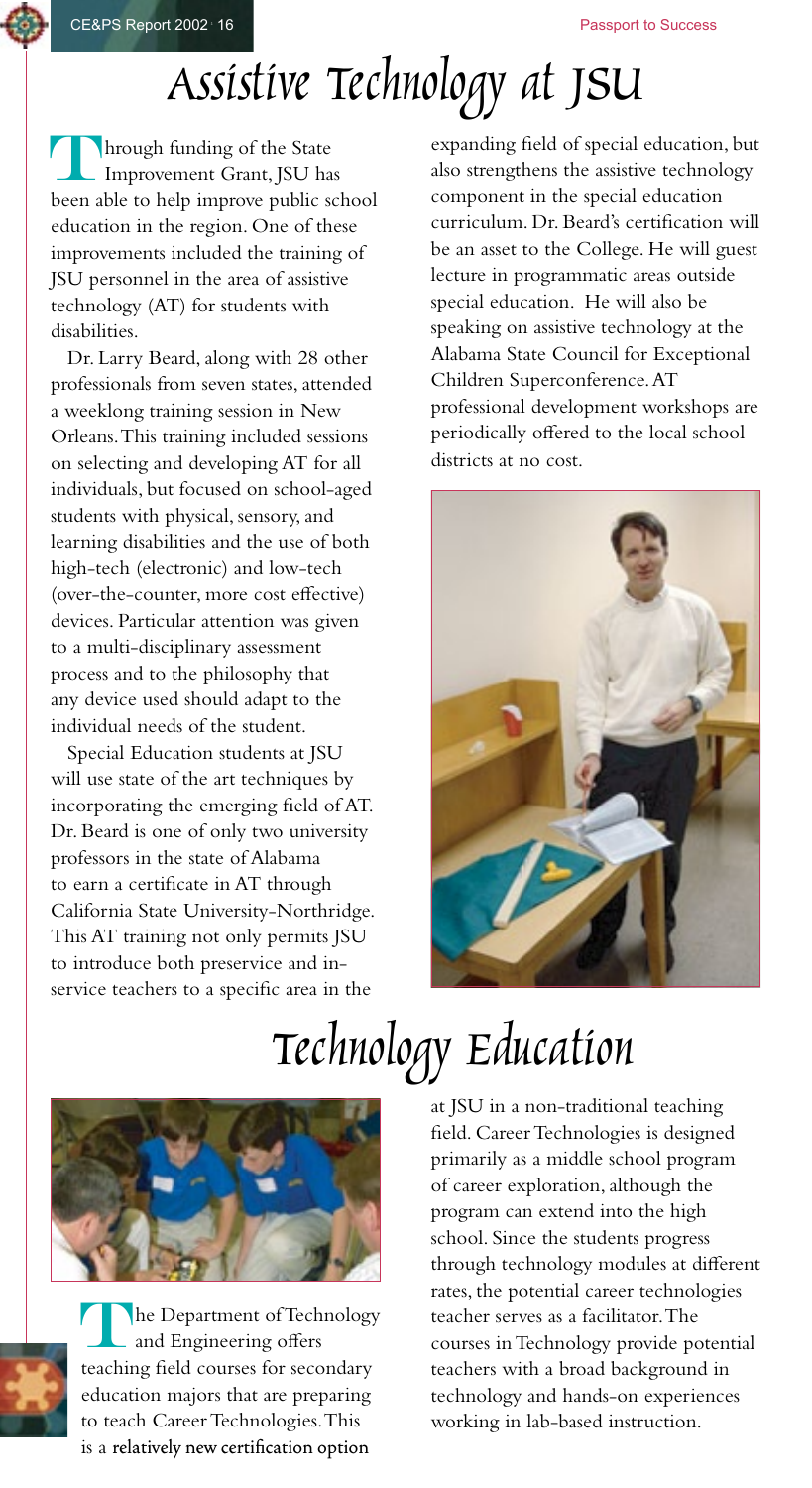# Manufacturing Design Lab

Industry partnerships have<br>always played important<br>roles in the Technology<br>and Engineering program at always played important roles in the Technology and Engineering program at Jacksonville State University. The latest partnership with North American Bus Industries (NABI) is a prime example. This partnership provides exciting opportunities for Technology and Engineering students. Major contributions to the program by NABI and the National Automotive Center have assisted JSU in establishing a Manufacturing Design Laboratory. This lab provides students with the

opportunity to create manufacturing designs utilizing advanced 3-D solid modeling and assembly techniques. Selected students are also gaining valuable industrial experiences through cooperative education with NABI. Future additions to the design lab will allow students to create prototypes of their designs. The lab



was officially dedicated on October 23, 2002. Representatives from NABI participating in the ceremony included Pat Rona, Chief Executive Officer; Mike McCullars, Chief Financial Officer; Bob Zeaton, Vice President of Engineering; Herb Clark, Director of Human Resources; Mike Wallner, Information Technology Manager; and Rodney Snider, Senior Systems Administrator. **Dr. William A. Meehan, Mr. Par Rona, and Mr. Terry Marbut**



**Dr. William A. Meehan, Mr. Par Rona, and Mr. Bob Zeaton**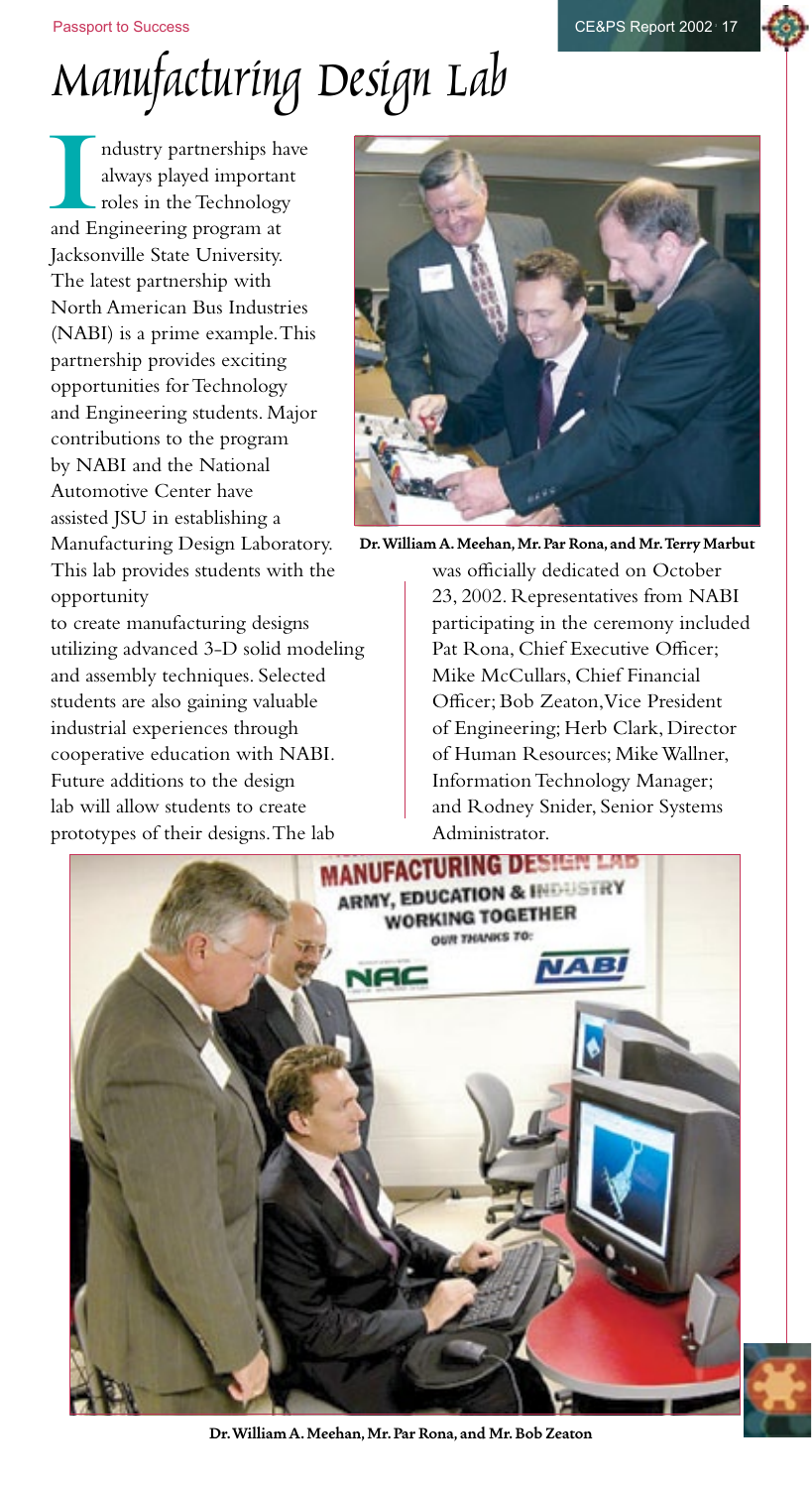# Christy Hamilton, Reading Expert

**To say that Christy** Hamilton's job is multifaceted is quite an understatement. However, saying that she is outstanding in her field is an accurate portrayal of this JSU student and graduate.



Ms. Hamilton, a native of Jefferson County, finished her dual certification from JSU in Elementary Education and Early Childhood Education in 1994. Upon graduating, she began her teaching career at Dearmanville, where she taught a split class of fifth and sixth graders for three years. After leaving Dearmanville, she taught second grade and third grade at Alexandria Elementary School

Ms. Hamilton received her Masters in Early Childhood in 1997 and applied for the Reading Specialist job with the JSU Inservice Center. She actually

was on loan to JSU from the Calhoun County School System for two years, but now she is employed at the JSU Inservice Center as an Alabama Reading Initiative trainer. As a resource person, she continues to work with the ARI Schools that are on caution or alert status. She leads workshops,

faculty meetings, grade level meetings, and demonstrates the teaching of reading as she serves 39 ARI schools in the state of Alabama. She also serves on the recertification/retooling team for the State Department of Education.

Ms. Hamilton completed her Reading Specialists Degree from JSU this past August and plans to pursue an administrative add-on. Although her life sounds too busy to have other interests, she is the happy mother of three children, ages 3, 4, and 6.

#### Dr. Marvin Jenkins, Honored



r. Marvin Jenkins recently received the "Counselor Educator of the Year" award from Chapter V of the Alabama Counseling Association (ALCA). It was

presented to him at the fall conference of the ALCA, which was held in Mobile in late November.

Dr. Jenkins began his association with Jacksonville State University in 1977, serving as Director of Counseling and Career Services. He returned to JSU in 1987 and reassumed his previous role as Director of Counseling and Career Services.

Dr. Jenkins made the transition from student services to full time instruction in 1997. When asked what he most enjoys about his work as a counselor educator, Dr. Jenkins remarked, "The faculty and students are the best! Coming to work is truly a pleasure." While Dr. Jenkins is dedicated to his profession, he also has many hobbies which include spelunking, flying, photography, and camping. Dr. Jenkins has been recently appointed to the Alabama Board of Examiners in Counseling by Govenor Don Siegelman.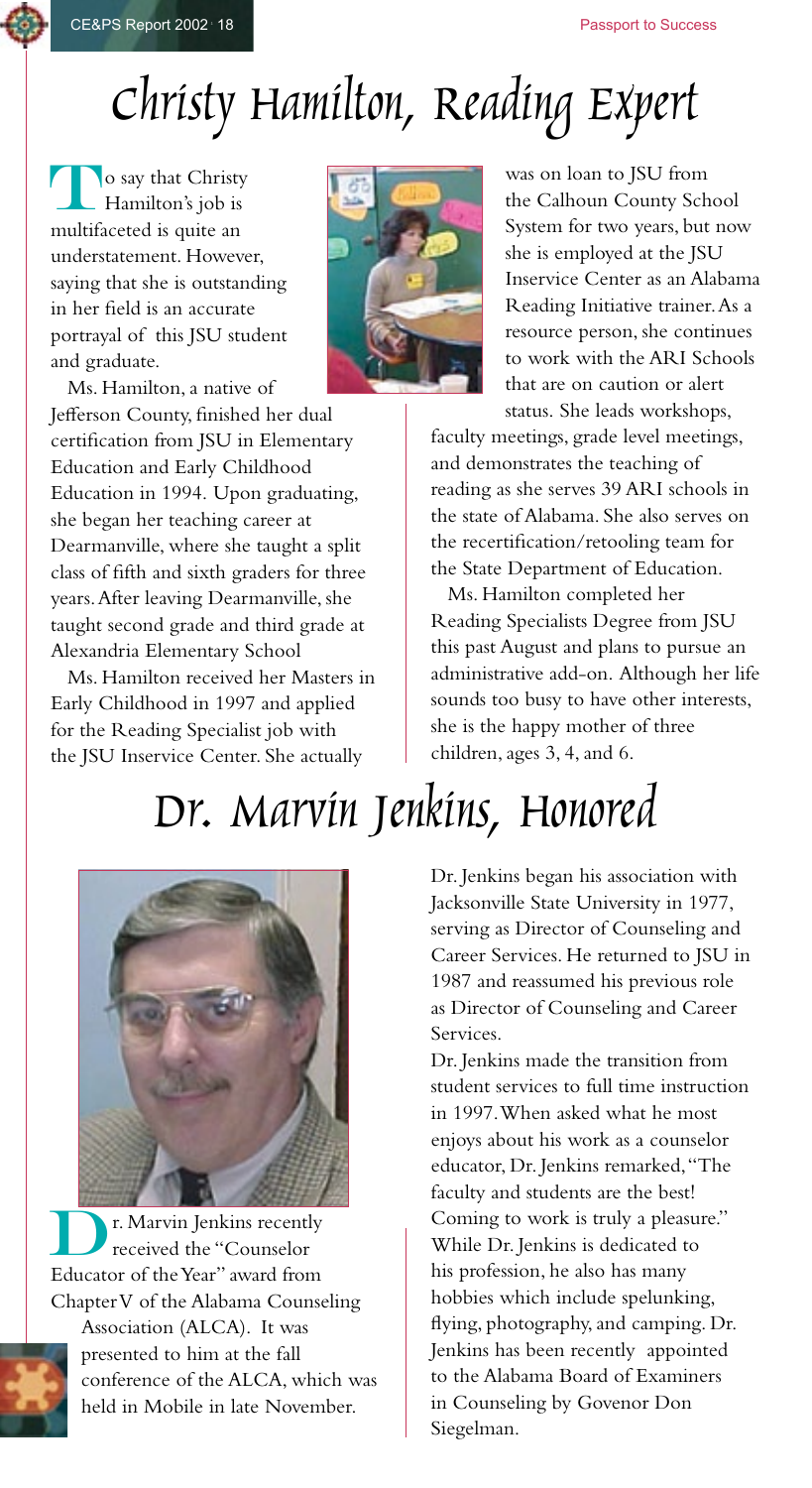#### Television Services: Revitalized

Elevision Services has<br>
undergone a major<br>
revitalization with add<br>
staff Mike Hathcock Acting D undergone a major revitalization with additional staff. Mike Hathcock, Acting Director of Television Services, hired two new



**Keith Thomas at the Chimney Peak Tower**

employees to help fulfill the numerous requests the department receives. Keith Thomas returned to JSU as the Production Coordinator. Mr. Thomas produced several award winning videos at JSU from 1989-2000. He left his position as Director of TV Services at Elon University in North Carolina to return to JSU in 2002. Ted White, hired as Assistant Engineer , brings to TV Services twelve years experience in broadcast production with Harvest Media, along with a background in



**Ted White maintaining equipment**

industrial electronics, computer repair, and networking.

Television Services is a department in the College of Education and Professional Studies housed in Self Hall. State of the art video hardware and software are used to produce television programs for educational and/or broadcast use. Television services provides support to numerous areas of JSU including the Department of Communication, WLJS-FM 92J, Promotions and Advertising, Distance

Education, the JSU Sports Network, and WJXS-TV 24. In 2002, a new antenna that increases the broadcast area for WLJS was erected on Chimney Peak with the assistance of Television Services. JSU's scenic road to the Chimney Peak Tower is now open to the public. The department furnishes instructional and technical support to faculty and students, and also coordinates and engineers support of shared facilities and resources. Television Services also provides opportunities for communication students to work on productions. All activities of TV Services are designed to positively impact JSU's public image and the University's instructional mission. The staff of television services is strongly committed to providing service to the University, students, and the community.



**Mike Hathcock climbs the Chimney Peak Tower**

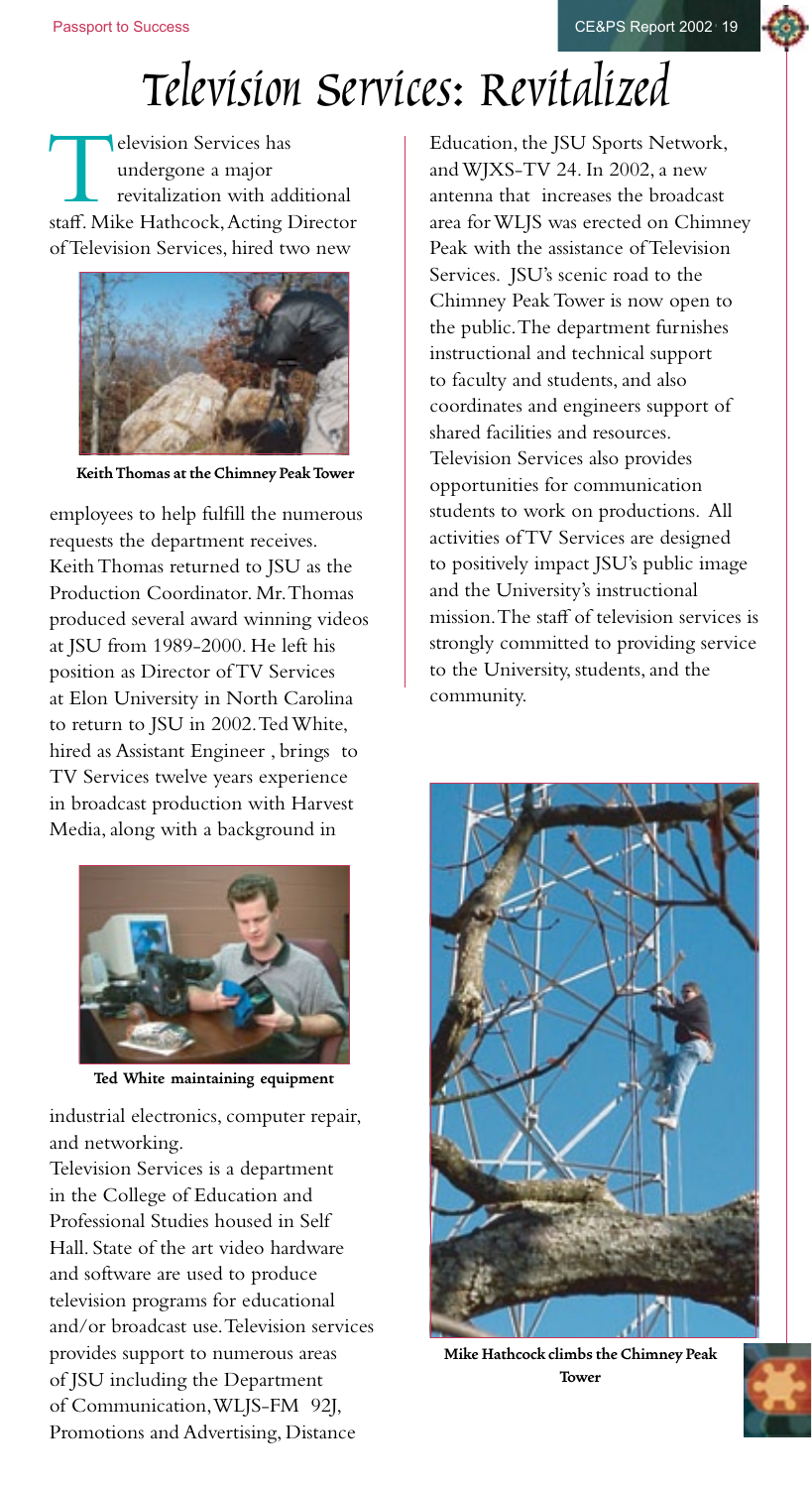#### Student Teachers In Pilot Program



The Teacher Service Center<br>piloted Supervisory Cluster<br>Seminars in Fall 2002for the piloted Supervisory Cluster Seminars in Fall 2002for the student teacher interns. The seminars were held on the main campus of JSU in the Houston Cole Library, Leone Cole Auditorium, and Ramona Wood Building. All student teachers and supervisors were required to attend.

 The seminars, conducted by the Teacher Service Center and facilitated by the University supervisors, were designed to parallel the student teaching experience in order to provide an opportunity for reflection, professional growth, and the exchange of ideas. Each session lasted an entire day and consisted of a guest speaker presentation, small group discussion, and student teacher presentations on assigned topics.

 Opportunities were provided during these sessions for interns to participate in group analysis and evaluation of their personal student teaching experiences. These activities included a discussion of daily experiences, sharing ideas regarding classroom instruction, analysis of problem situations and possible solutions, and a comparison of teaching methods and techniques observed during the internship.



 Student teachers had the opportunity to devote attention to aspects of professionalism that included work ethics, confidentiality, personal qualities, instructional

competency, initiative, and motivation. They also shared ideas about classroom management and discipline techniques.

 Interview skills were developed as interns participated in mock interviews. Students gained insight into the types of questions they might expect during the interview process. Each student teacher developed an electronic portfolio to use as an interview tool.

 Student teaching is the culmination of a student's work in the College of Education and Professional Studies. The internship is the fourth level of the Clinical Experience program. Student teaching is a rewarding time for student teachers because their CE&PS coursework has prepared them for success. The fifth level of the Clinical Experiences program provides graduates support during their first year of teaching. The entire Clinical Experience Program is a developmental period that helps students make the transition from student to teacher, ready for their own classroom and students. Supervisory Cluster Seminars are a way to facilitate and tie together these experiences.

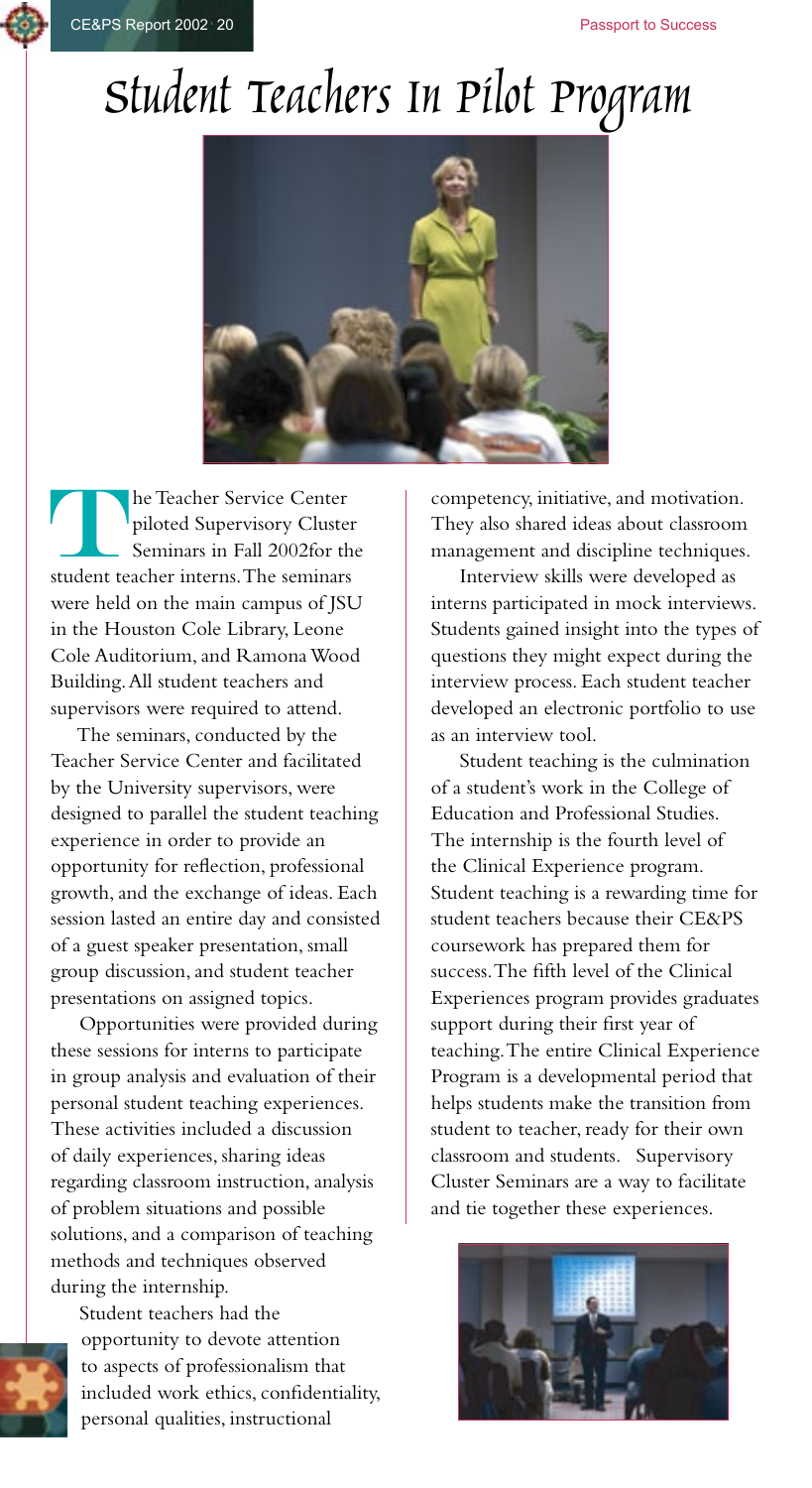

**Dr. Kingsley Harbor**

r. Kingsley Harbor is the new Department Head of Communication. He received his Bachelor of Science degree in electronics engineering technology from the University of Houston Central Campus; his master's in broadcasting from Southern University and Agricultural & Mechanical College, Baton Rouge; and his Ph.D. in journalism from Southern Illinois University, Carbondale.

Dr. Harbor comes to JSU from Mississippi Valley State University where he worked for eight and half years. He began the university's first broadcasting program and later became Founding Chair of the MVSU Department of Mass Communication. Before he left, the department was scheduled for accreditation by the Accrediting Council for Education in Journalism and Mass Communication (ACEJMC). Areas of research pursued by Dr. Harbor include international communication, freedom of the press, and national development. He serves on national committees of the ACEJMC and holds membership in numerous professional organizations.

Dr. Harbor's plans here include increasing the visibility of the Department of Communication regionally and nationally; leading the department to accreditation by the ACEJMC; and, as a long-range plan, bringing a graduate program in communication to JSU. Since arriving at JSU, he has worked toward establishing an annual Communication Week and received a grant from the Alabama Press

#### Two Communicators

Association to set up a Journalism Institute that will begin in summer 2003.

"I am indeed excited about the future of communication at JSU," Dr. Harbor says.

Dr. Augustine Ihator is a new Associate Professor in Communication at JSU. Dr. Ihator received a doctorate in mass communication from Howard University and has extensive professional, academic, and research experience. He also speaks fluent French.

As a communication specialist, he resolved public affairs problems for the World Bank and the United States Department of the Army headquarters, among others. He recently participated in the training of journalists from Indonesia and Cambodia and in internationalizing a university campus through federal grants.

Dr. Ihator published his research work in national and international journals. Dr. Ihator is currently reviewing JSU's public relations curriculum, creating a public relations organization for communication majors, and is instituting a program that will bring industry professionals to campus to train students.

Dr. Ihator is also one of the founders of the JSU Chapter of Phi Kappa Phi, an honor society, member of the JSU Communication Board, and the Faculty Senate.

"I plan to include my students in both professional and research aspects of communication and in global affairs," Dr. Ihator said.



**Dr. Augustine Ihator**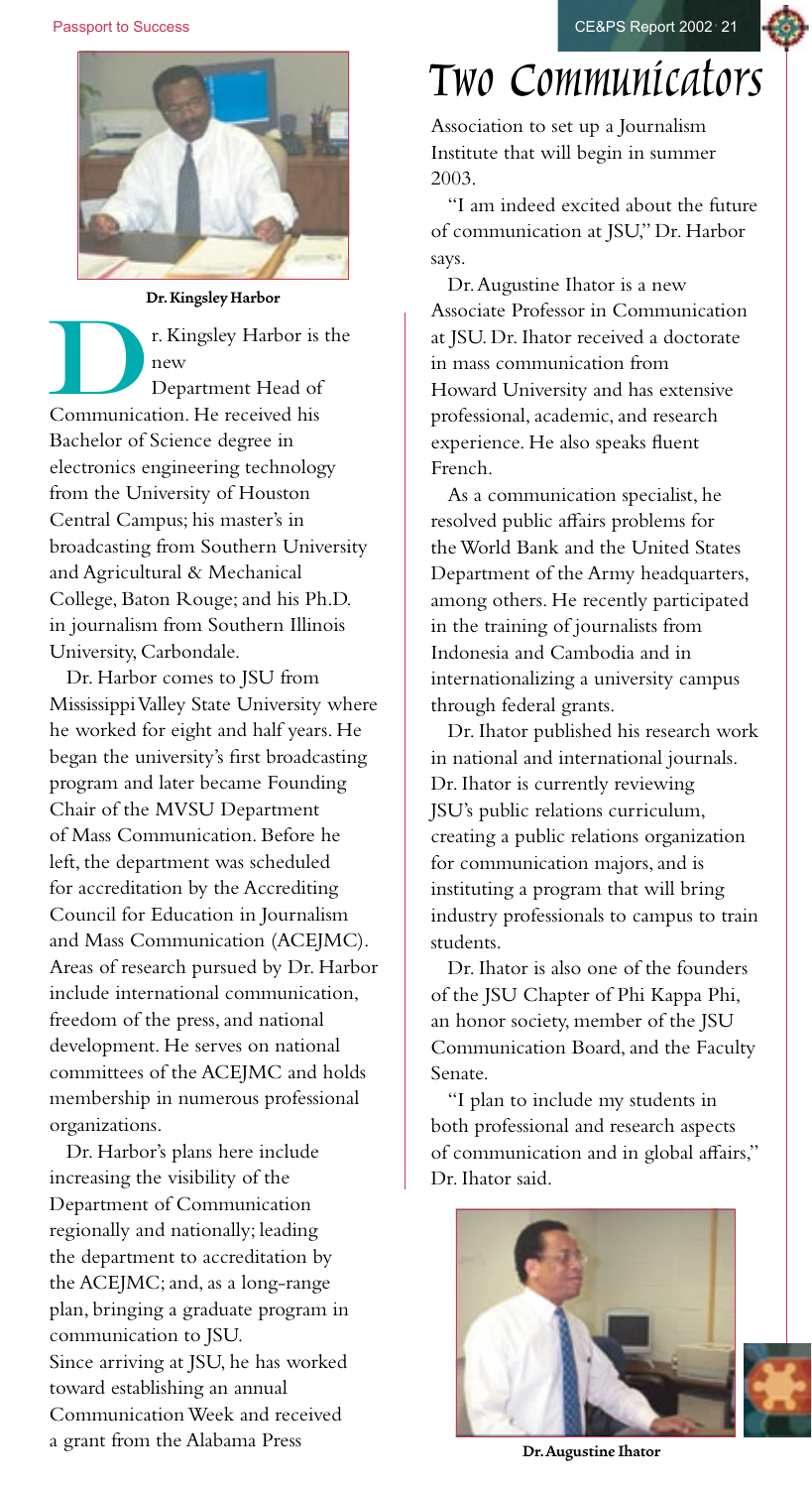CE&PS Report 2002 · 22

#### ESTEEM

ver 60 service and preservice teachers participated in ESTEEM (Exploring Scientific Truths Environmentally to Enhance Mathematics). Participants worked with the concept the interrelation of mathematics and sciences for K-12 students in a Summer Institute and Fall Follow-up Workshops. Curricular enhancement offered through ESTEEM utilizes the interrelationship of sciences and mathematics. The two courses of study complement each other in the areas of observation, discovery, prediction, problem solving, and theory usage. ESTEEM incorporates these elements into other areas of emphasis such as appreciation of the natural world and a fascination with mathematical and scientific quests. A very simple example uses Fibonacci numbers to explain symmetry and asymmetry in nature. Many activities including calculating biodiversity indices, weather monitoring, and water chemistry and quality combine the sciences and rely on mathematical processes such as grouping, calculating, predicting, or using logarithms and statistics. Some workshop topics, such as eutrophication, the natural aging process of streams and lakes due to sedimentation and nutrient loading over time, and teratology, the study of materials that cause birth defects, require usage of higher order mathematics.

Utilizing the Little River Canyon yields various combinations that are interrelated such as life science and physical science. Example programs offered by Little River Canyon staff use the mountain, forest, and waters of the canyon as a classroom, touching on issues related to ornithology,



ichthyology, microbiology, geology, watershed and waterways, ecology, herpetology, archaeology, zoology, astronomy,



and entomology. Historical topics addressed include the Civil War, the iron industry, and Cherokee folklore. Future issues such as living with toxins were also covered. These experiences provided a basis for teachers to interrelate scientific and mathematical concepts from the Alabama Course of Study into application-based curriculum and provide opportunities for their students to extend the problem solving situations and dimensions of multiple variables found in nature into inquiry-based reasoning.

The primary goal of building curriculum based on scientific literacy and mathematical power stems from providing an enriched, highly motivational approach for students to solve problems in a realistic environment that reflects the interrelationships found beyond the study of discrete disciplines. This approach dovetails with the Courses of Study.

ESTEEM values and acknowledges diverse cultural contributions to the fields of sciences and mathematics. An example offered by the Little River Canyon field school includes Native American folklore regarding nature. ESTEEM participants seek a variety of diverse cultural and historical contributions to the fields of sciences and mathematics and incorporate them into their curriculum.

The program was directed by Dr. Sheila Anne Webb, coordinated by Dr. Janell Wilson, evaluated by Dr. Barbara Yunker, and advised by an interdisciplinary steering committee.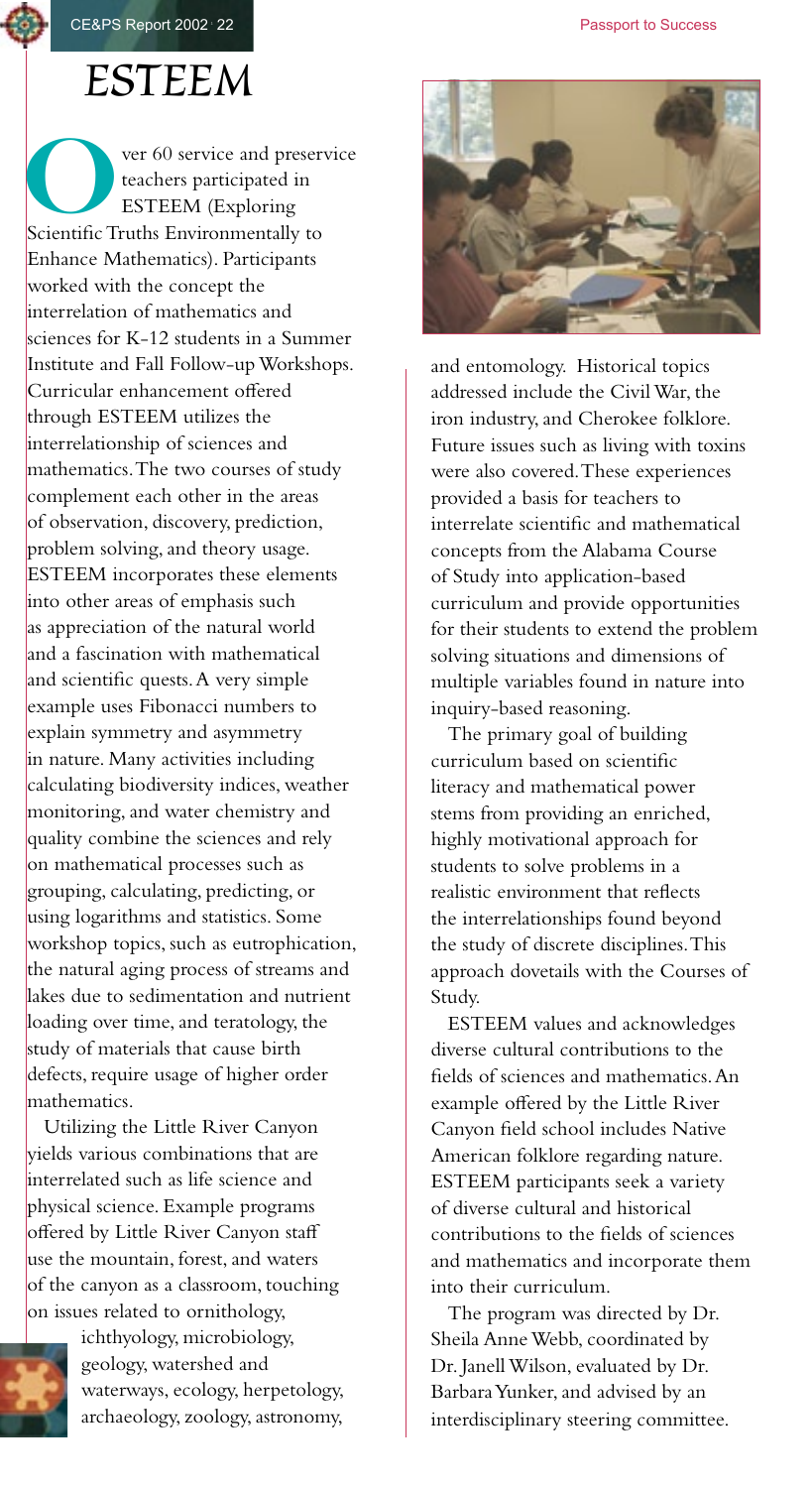



#### Contact Information

|                   | Dean Sheila Anne Webb 256.782.8213<br>Associate Dean Cynthia Harper 256.782.8212 |              |
|-------------------|----------------------------------------------------------------------------------|--------------|
| Patricia K. Lowry | Department Head, Curriculum and Instruction                                      | 256.782.5767 |
|                   | Acting Department Head, Family and Consumer Sciences                             | 256.782.5054 |
| Kathleen Friery   | Department Head, Educational Resource                                            | 256.782.5851 |
| Mike Zenanko I    | Acting Director, Instructional Services Unit                                     | 256.782.5617 |
| John Hammett      | Department Head, Health, PE and Recreation                                       | 256.782.5973 |
| Kingsley Harbor   | Department Head, Communication                                                   | 256.782.5083 |
| Mike Hathcock     | Acting Director, Television Services                                             | 256.782.5023 |
| Terry Marbut      |                                                                                  | 256.782.5034 |
| Kelly Ryan        | Department Head, Technology and Engineering<br>Director, Teacher Service Center  | 256.782.5577 |
|                   |                                                                                  |              |

For more information please visit the website http://www.jsu.edu/depart/edprof